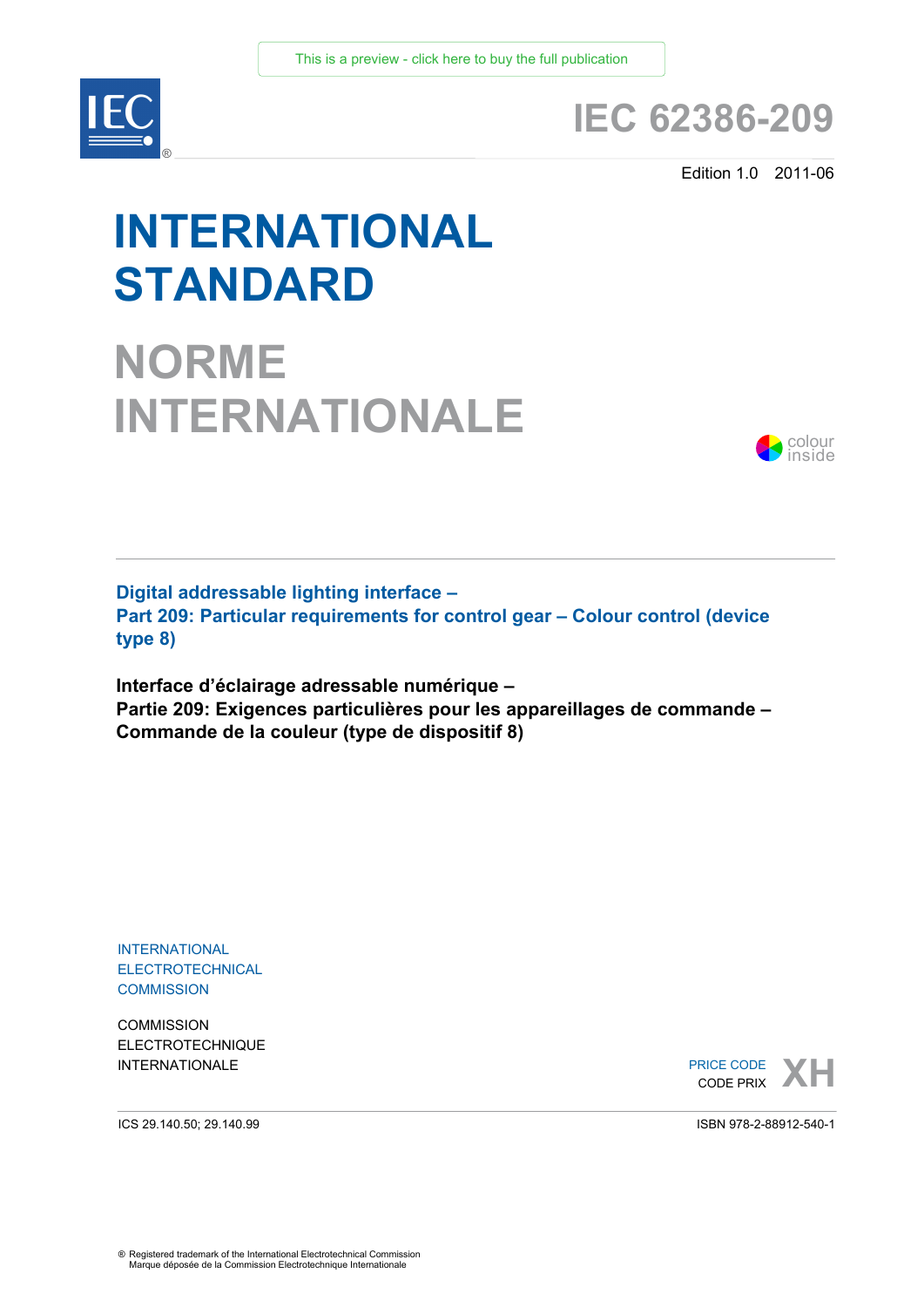$-2-$ 

62386-209 © IEC:2011

# **CONTENTS**

| 1 |            |       |                                                                       |  |
|---|------------|-------|-----------------------------------------------------------------------|--|
| 2 |            |       |                                                                       |  |
| 3 |            |       |                                                                       |  |
| 4 |            |       |                                                                       |  |
|   | 4.4        |       |                                                                       |  |
|   |            | 4.4.1 |                                                                       |  |
|   |            | 4.4.2 |                                                                       |  |
|   |            | 4.4.3 |                                                                       |  |
|   |            | 4.4.4 |                                                                       |  |
|   |            | 4.4.5 |                                                                       |  |
| 5 |            |       |                                                                       |  |
| 6 |            |       |                                                                       |  |
| 7 |            |       |                                                                       |  |
| 8 |            |       |                                                                       |  |
|   |            |       |                                                                       |  |
| 9 |            |       |                                                                       |  |
|   | 9.1        |       |                                                                       |  |
|   |            | 9.1.1 |                                                                       |  |
|   |            | 9.1.2 |                                                                       |  |
|   |            | 9.1.3 |                                                                       |  |
|   | 9.2        |       |                                                                       |  |
|   |            | 9.2.1 |                                                                       |  |
|   |            | 9.2.2 |                                                                       |  |
|   |            | 9.2.3 |                                                                       |  |
|   | 9.3        |       |                                                                       |  |
|   |            | 9.3.1 |                                                                       |  |
|   |            | 9.3.2 |                                                                       |  |
|   |            | 9.3.3 |                                                                       |  |
|   |            |       |                                                                       |  |
|   | 9.5        |       |                                                                       |  |
|   | 9.6<br>9.9 |       |                                                                       |  |
|   | 9.10       |       | 16 Bit data transfer for the application extended control commands 20 |  |
|   | 9.11       |       |                                                                       |  |
|   |            |       |                                                                       |  |
|   |            |       |                                                                       |  |
|   |            |       |                                                                       |  |
|   |            |       |                                                                       |  |
|   |            |       |                                                                       |  |
|   |            |       |                                                                       |  |
|   |            |       |                                                                       |  |
|   |            |       |                                                                       |  |
|   |            |       |                                                                       |  |
|   |            |       |                                                                       |  |
|   |            |       |                                                                       |  |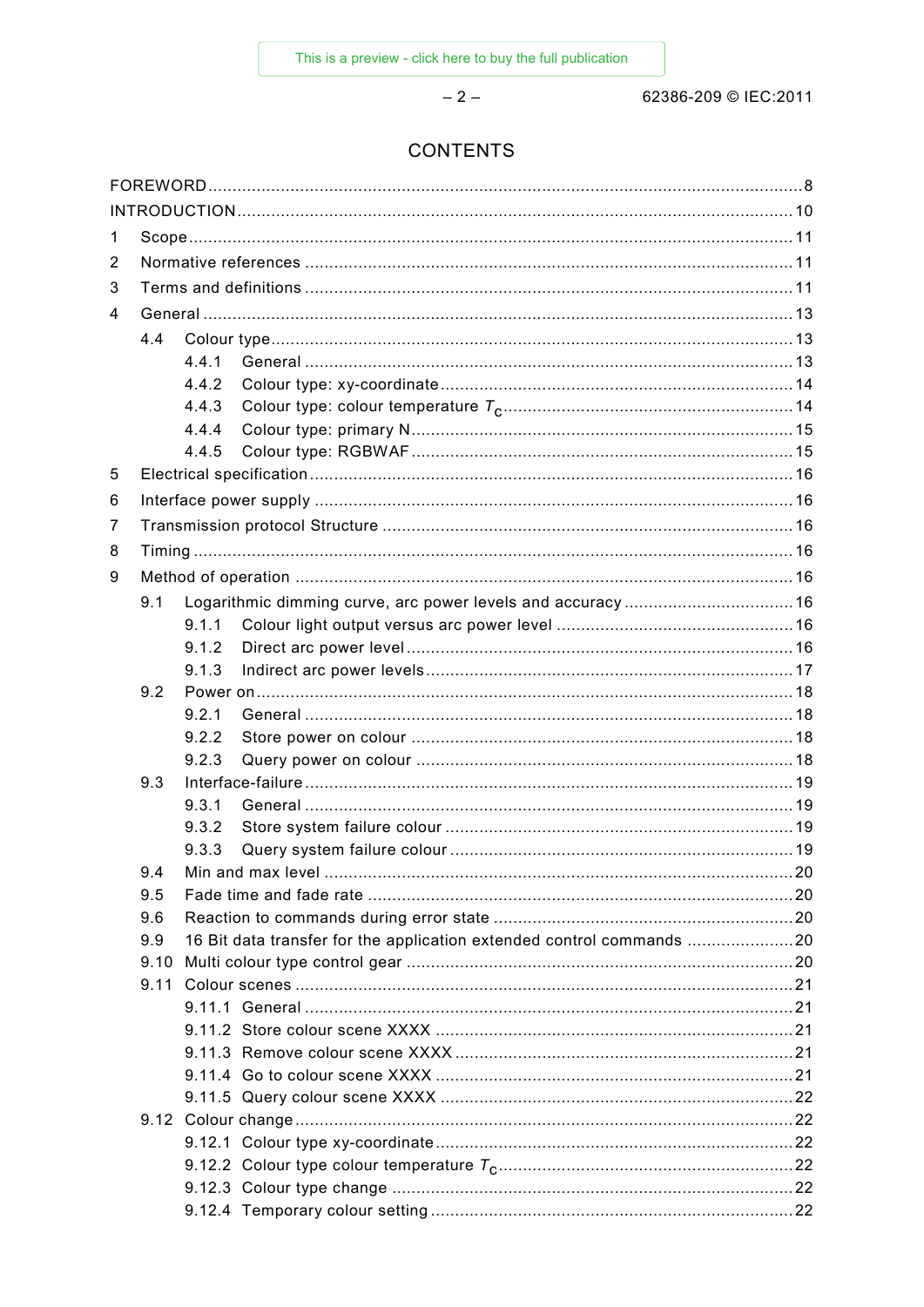62386-209 © IEC:2011 – 3 –

| 11 |                                                                                |  |
|----|--------------------------------------------------------------------------------|--|
|    |                                                                                |  |
|    |                                                                                |  |
|    |                                                                                |  |
|    |                                                                                |  |
|    |                                                                                |  |
|    |                                                                                |  |
|    |                                                                                |  |
|    |                                                                                |  |
|    |                                                                                |  |
|    |                                                                                |  |
|    |                                                                                |  |
|    |                                                                                |  |
|    |                                                                                |  |
|    |                                                                                |  |
|    |                                                                                |  |
|    |                                                                                |  |
|    |                                                                                |  |
|    | 11.5.3 Command versus the DTR, DTR1 and DTR2 cross-reference table 44          |  |
|    |                                                                                |  |
|    |                                                                                |  |
|    |                                                                                |  |
|    | 12.7 Test sequences 'Application extended commands for device type 8'66        |  |
|    | 12.7.1 Test sequences 'APPLICATION EXTENDED QUERY COMMANDS'  66                |  |
|    | 12.7.2 Test sequences 'Application extended configuration commands' 83         |  |
|    |                                                                                |  |
|    | 12.7.4 Test sequences "Application extended control commands"  160             |  |
|    | 12.7.5 Test sequences 'Standard application extended commands' 195             |  |
|    |                                                                                |  |
|    |                                                                                |  |
|    |                                                                                |  |
|    |                                                                                |  |
|    |                                                                                |  |
|    |                                                                                |  |
|    |                                                                                |  |
|    | Figure 1 - The CIE color space chromaticity diagram, 1931 Cambridge University |  |
|    |                                                                                |  |
|    |                                                                                |  |
|    |                                                                                |  |
|    |                                                                                |  |
|    | Figure 4 - Application extended configuration command sequence example36       |  |
|    |                                                                                |  |
|    |                                                                                |  |
|    |                                                                                |  |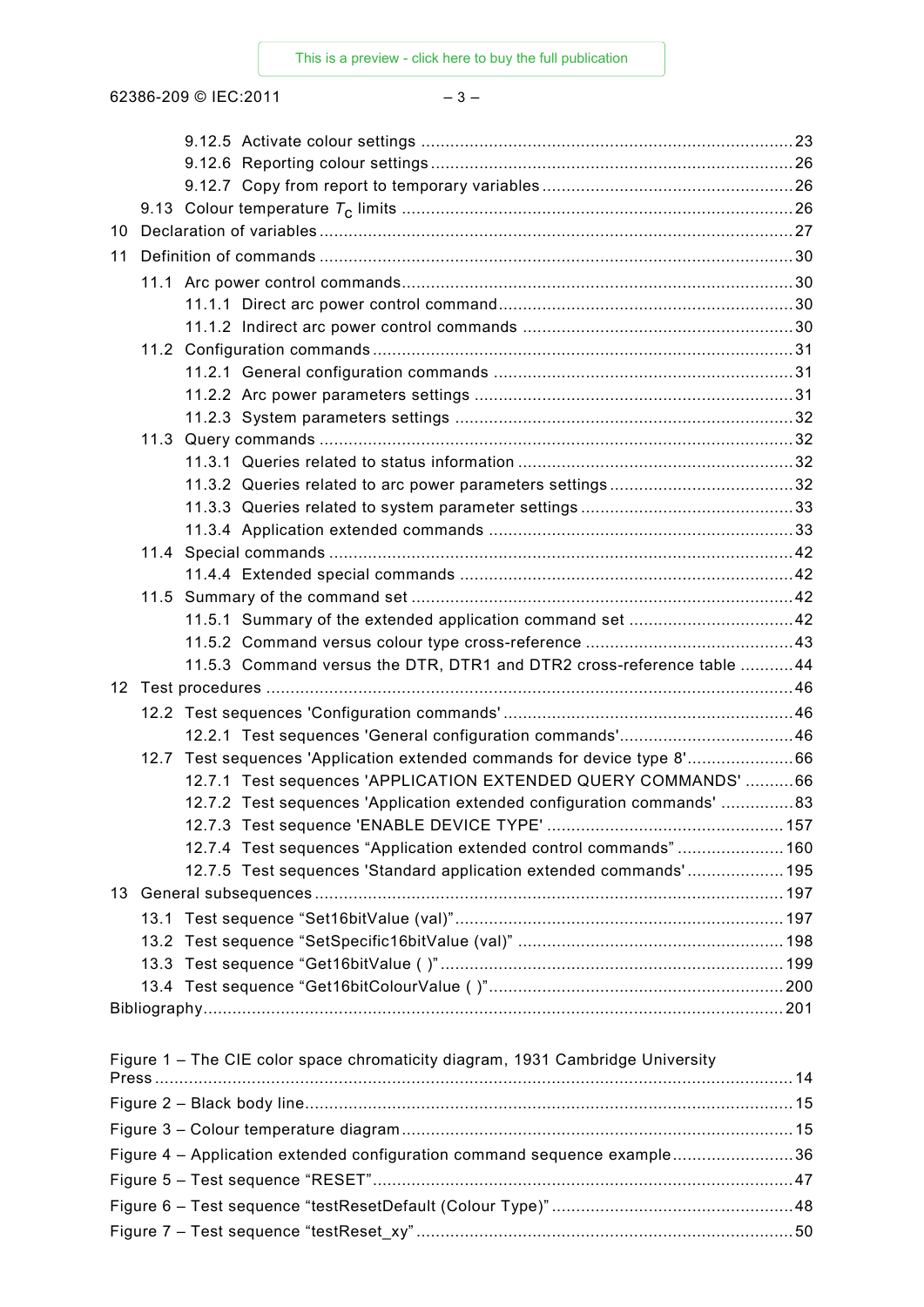| Figure 17 - Test sequence "Restore_PrimaryN (xPrimary, yprimary, TYPrimary" 65 |  |
|--------------------------------------------------------------------------------|--|
|                                                                                |  |
|                                                                                |  |
| Figure 20 - Test sequence "ActivateAndCheck (ColourType, curActive)" 69        |  |
|                                                                                |  |
|                                                                                |  |
|                                                                                |  |
|                                                                                |  |
|                                                                                |  |
|                                                                                |  |
|                                                                                |  |
|                                                                                |  |
|                                                                                |  |
|                                                                                |  |
|                                                                                |  |
|                                                                                |  |
|                                                                                |  |
|                                                                                |  |
|                                                                                |  |
|                                                                                |  |
|                                                                                |  |
|                                                                                |  |
|                                                                                |  |
|                                                                                |  |
| Figure 41 - Test sequence "AutoActivate_xy (min_level, command, delay,         |  |
|                                                                                |  |
| Figure 42 - Test sequence "NoAutoActivate_xy (min_level, command, delay,       |  |
| Figure 43 - Test sequence "AutoActivate_Tc (min_level, command, delay,         |  |
| Figure 44 - Test sequence "NoAutoActivate_Tc (min_level, command, delay,       |  |
| Figure 45 - Test sequence "AutoActivate_PrimaryN (min_level, command, delay,   |  |
| Figure 46 - Test sequence "NoAutoActivate PrimaryN (min level, command, delay, |  |
|                                                                                |  |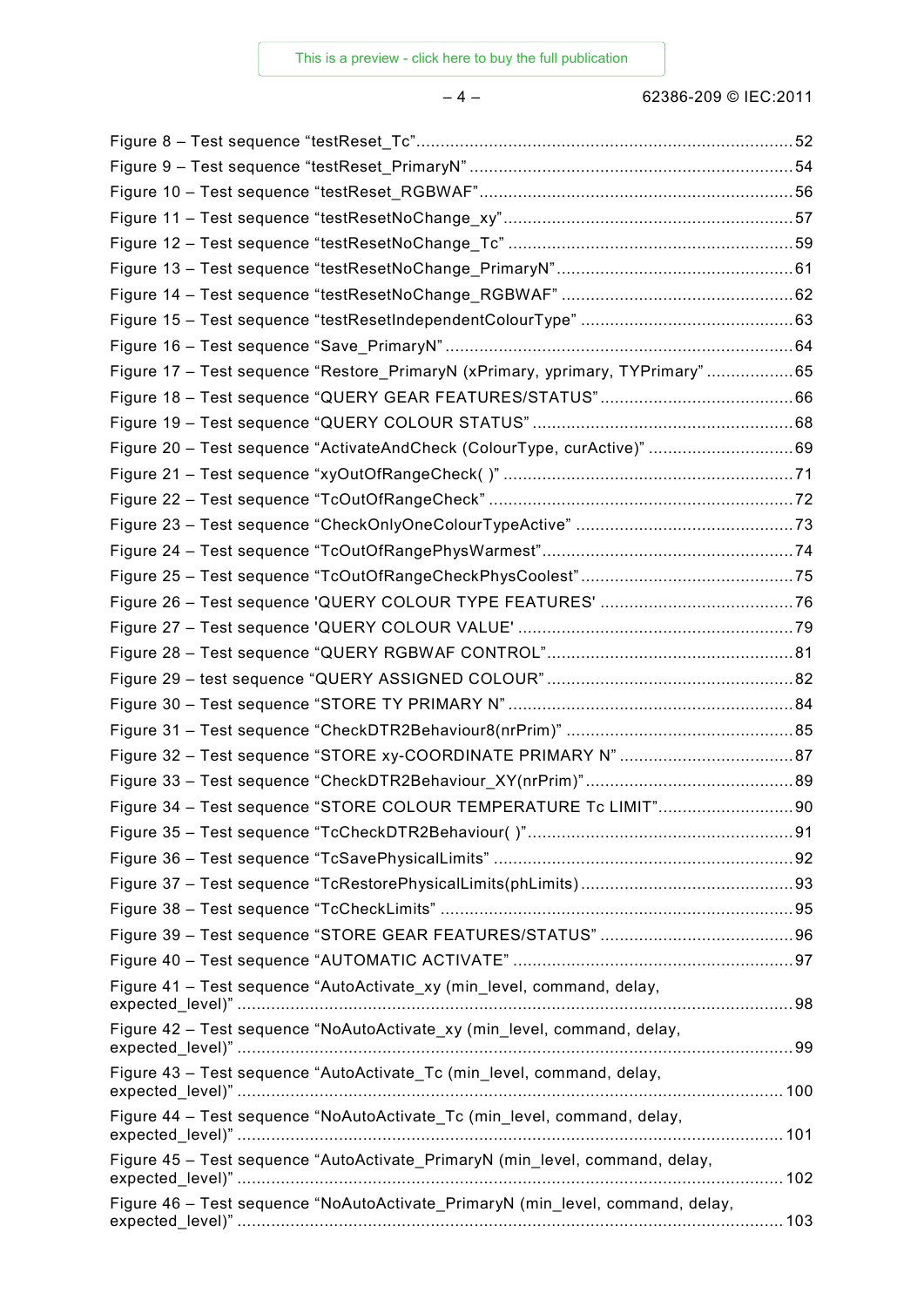62386-209 © IEC:2011 – 5 –

| Figure 47 - Test sequence "AutoActivate_RGBWAF (min_level, command, delay,        |  |
|-----------------------------------------------------------------------------------|--|
| Figure 48 - Test sequence "NoAutoActivate_RGBWAF (min_level, command, delay,      |  |
|                                                                                   |  |
|                                                                                   |  |
| Figure 51 - Test sequence "Load_xy_Coordinate (point_x, point_y)"  108            |  |
|                                                                                   |  |
|                                                                                   |  |
|                                                                                   |  |
|                                                                                   |  |
|                                                                                   |  |
|                                                                                   |  |
|                                                                                   |  |
|                                                                                   |  |
|                                                                                   |  |
|                                                                                   |  |
|                                                                                   |  |
| Figure 63 - Test sequence "ASSIGN COLOUR TO LINKED CHANNEL"  120                  |  |
|                                                                                   |  |
|                                                                                   |  |
|                                                                                   |  |
|                                                                                   |  |
|                                                                                   |  |
|                                                                                   |  |
|                                                                                   |  |
|                                                                                   |  |
|                                                                                   |  |
|                                                                                   |  |
|                                                                                   |  |
|                                                                                   |  |
|                                                                                   |  |
|                                                                                   |  |
|                                                                                   |  |
|                                                                                   |  |
|                                                                                   |  |
| Figure 81 - Test sequence "SystemFailureBehaviourMask_PrimaryN" 151               |  |
| Figure 82 - Test sequence "SystemFailureBehaviourMask_RGBWAF"  153                |  |
| Figure 83 - Test sequence "STORE THE DTR AS SCENE XXXX/ GOTO SCENE                |  |
|                                                                                   |  |
| Figure 85 - Test sequence "ENABLE DEVICE TYPE: Application extended commands" 158 |  |
| Figure 86 - Test sequence "ENABLE DEVICE TYPE: Application extended               |  |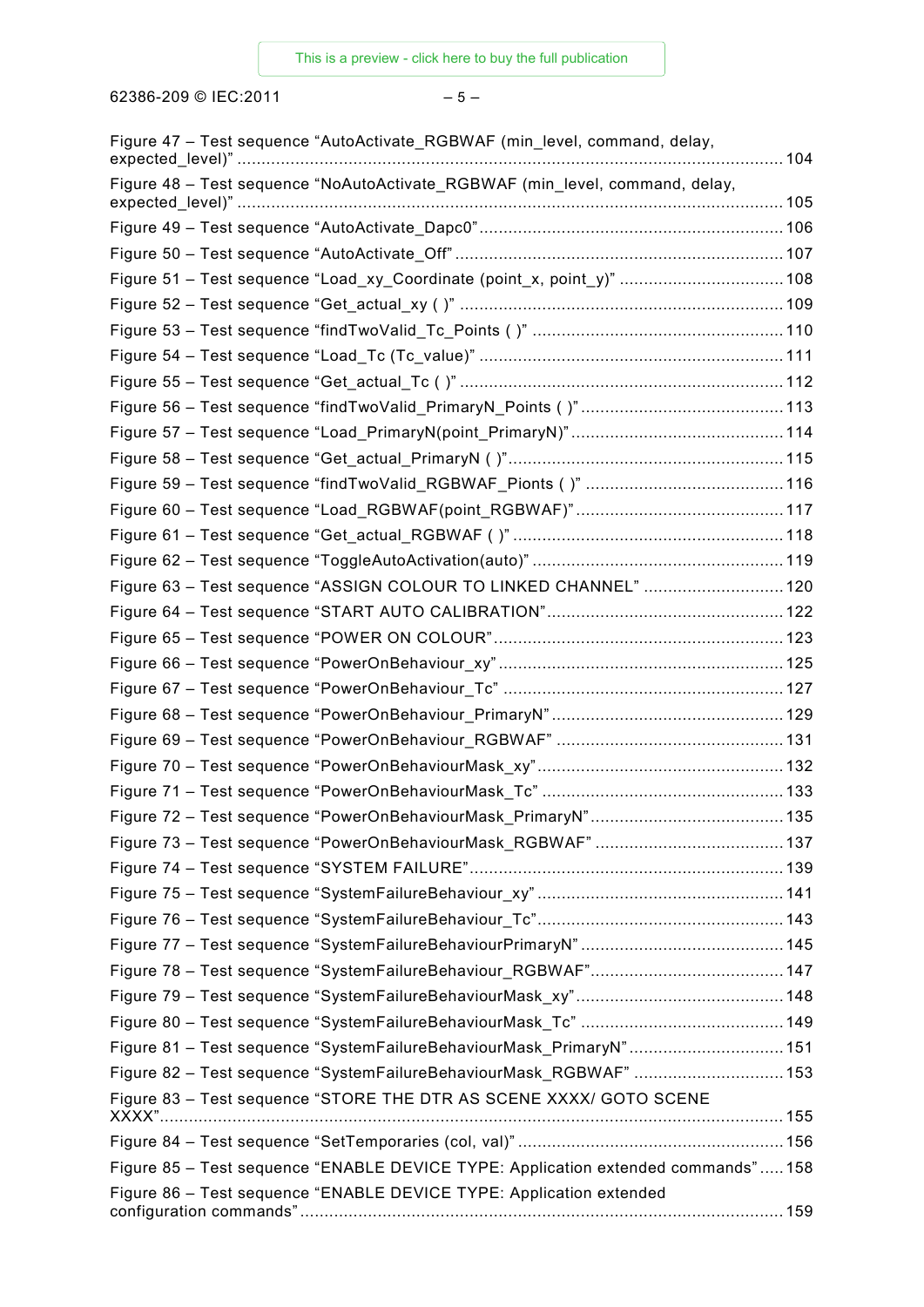– 6 – 62386-209 © IEC:2011

| Figure 90 - Test sequence "FindTwoValid_xy_Points (point1_x, point1_y, point2_x,  |  |
|-----------------------------------------------------------------------------------|--|
| Figure 91 - Test sequence "Goto_xy_Coordinate (Point_x, point_y)"  164            |  |
|                                                                                   |  |
|                                                                                   |  |
|                                                                                   |  |
|                                                                                   |  |
|                                                                                   |  |
|                                                                                   |  |
| Figure 98 - Test sequence "SET TEMPORARY COLOUR TEMPERATURE T <sub>C</sub> "  171 |  |
|                                                                                   |  |
|                                                                                   |  |
| Figure 101 - Test sequence "COLOUR TEMPERATURE T <sub>C</sub> STEP COOLER" 174    |  |
| Figure 102 - Test sequence "COLOUR TEMPERATURE T <sub>C</sub> STEP WARMER" 175    |  |
| Figure 103 - Test sequence "SET TEMPORARY PRIMARY N DIMLEVEL"  176                |  |
| Figure 104 - Test sequence "CheckPrimaryNFadingBehaviour (nPrim)"  177            |  |
|                                                                                   |  |
|                                                                                   |  |
|                                                                                   |  |
|                                                                                   |  |
|                                                                                   |  |
| Figure 110 - Test sequence "Chan_Col_Control_ActivationTest (nrChan)"  183        |  |
|                                                                                   |  |
|                                                                                   |  |
|                                                                                   |  |
|                                                                                   |  |
|                                                                                   |  |
|                                                                                   |  |
|                                                                                   |  |
|                                                                                   |  |
|                                                                                   |  |
|                                                                                   |  |
|                                                                                   |  |
| Figure 122 - Test sequence "QUERY EXTENDED VERSION NUMBER" 195                    |  |
| Figure 123 - Test sequence "RESERVED APPLICATION EXTENDED COMMANDS"  196          |  |
|                                                                                   |  |
|                                                                                   |  |
|                                                                                   |  |
|                                                                                   |  |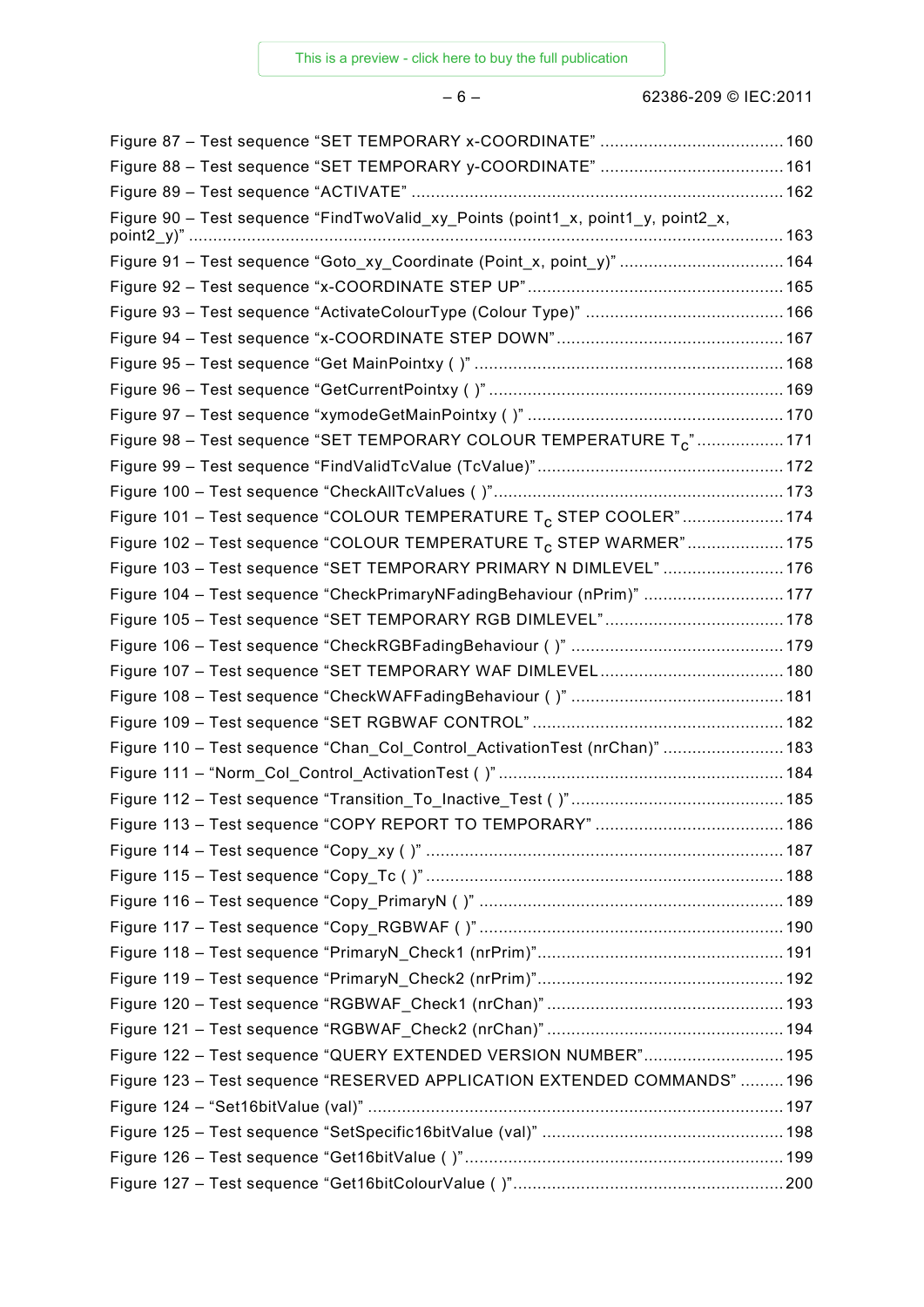62386-209 © IEC:2011 - 7 –

| Table 5 - System reaction on DAPC and TEMPORARY COLOUR TYPE 24     |  |
|--------------------------------------------------------------------|--|
|                                                                    |  |
|                                                                    |  |
|                                                                    |  |
|                                                                    |  |
|                                                                    |  |
|                                                                    |  |
|                                                                    |  |
|                                                                    |  |
|                                                                    |  |
| Table 15 - Command versus the DTR, DTR1 and DTR2 cross-reference45 |  |
| Table 16 - Command returns to test sequence "QUERY COLOUR VALUE"77 |  |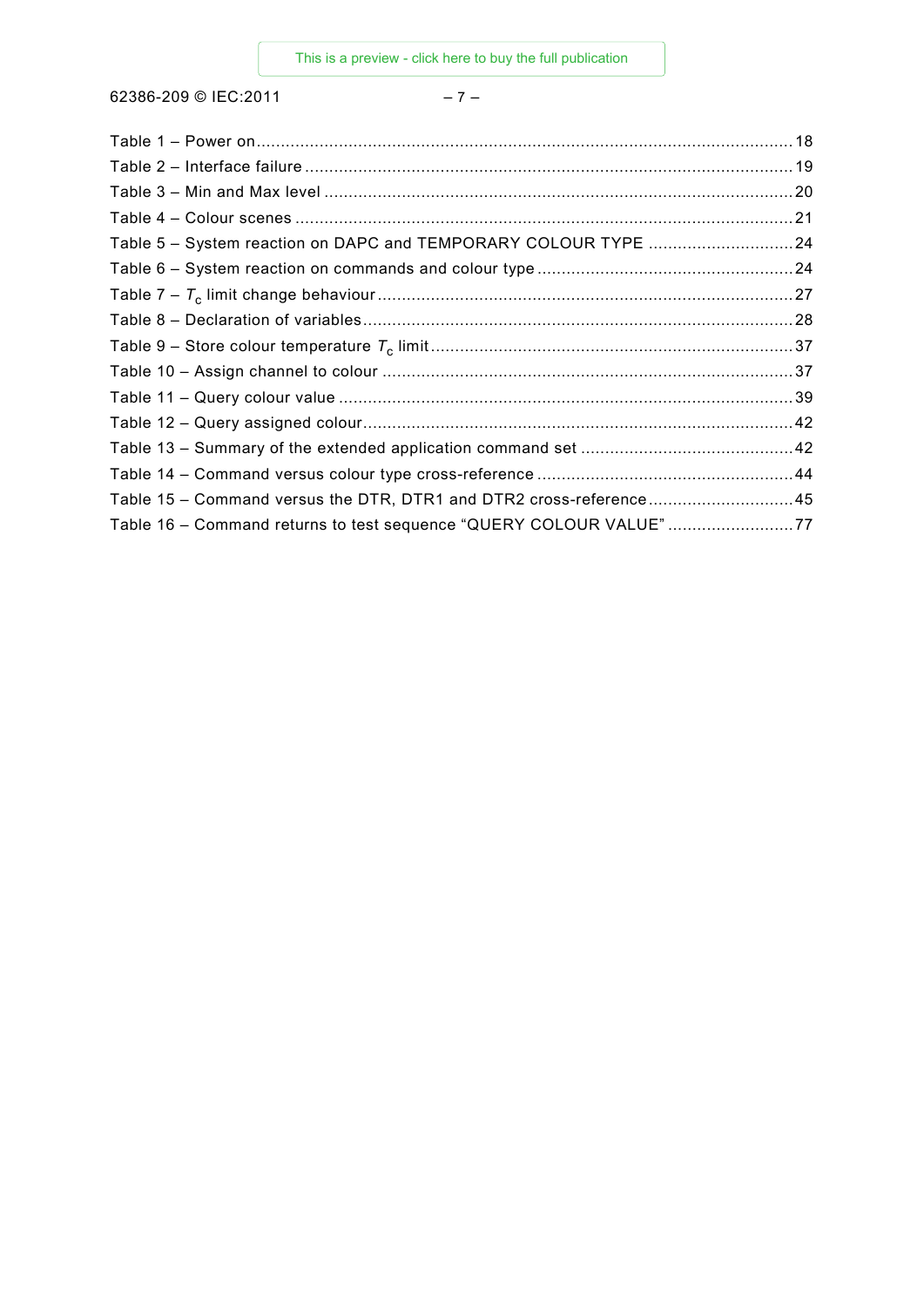[This is a preview - click here to buy the full publication](https://webstore.iec.ch/publication/6965&preview=1)

 $-8 - 8 - 62386 - 209$  © IEC:2011

# INTERNATIONAL ELECTROTECHNICAL COMMISSION \_\_\_\_\_\_\_\_\_\_\_\_

# **DIGITAL ADDRESSABLE LIGHTING INTERFACE –**

# **Part 209: Particular requirements for control gear – Colour control (device type 8)**

# FOREWORD

- 1) The International Electrotechnical Commission (IEC) is a worldwide organization for standardization comprising all national electrotechnical committees (IEC National Committees). The object of IEC is to promote international co-operation on all questions concerning standardization in the electrical and electronic fields. To this end and in addition to other activities, IEC publishes International Standards, Technical Specifications, Technical Reports, Publicly Available Specifications (PAS) and Guides (hereafter referred to as "IEC Publication(s)"). Their preparation is entrusted to technical committees; any IEC National Committee interested in the subject dealt with may participate in this preparatory work. International, governmental and nongovernmental organizations liaising with the IEC also participate in this preparation. IEC collaborates closely with the International Organization for Standardization (ISO) in accordance with conditions determined by agreement between the two organizations.
- 2) The formal decisions or agreements of IEC on technical matters express, as nearly as possible, an international consensus of opinion on the relevant subjects since each technical committee has representation from all interested IEC National Committees.
- 3) IEC Publications have the form of recommendations for international use and are accepted by IEC National Committees in that sense. While all reasonable efforts are made to ensure that the technical content of IEC Publications is accurate, IEC cannot be held responsible for the way in which they are used or for any misinterpretation by any end user.
- 4) In order to promote international uniformity, IEC National Committees undertake to apply IEC Publications transparently to the maximum extent possible in their national and regional publications. Any divergence between any IEC Publication and the corresponding national or regional publication shall be clearly indicated in the latter.
- 5) IEC itself does not provide any attestation of conformity. Independent certification bodies provide conformity assessment services and, in some areas, access to IEC marks of conformity. IEC is not responsible for any services carried out by independent certification bodies.
- 6) All users should ensure that they have the latest edition of this publication.
- 7) No liability shall attach to IEC or its directors, employees, servants or agents including individual experts and members of its technical committees and IEC National Committees for any personal injury, property damage or other damage of any nature whatsoever, whether direct or indirect, or for costs (including legal fees) and expenses arising out of the publication, use of, or reliance upon, this IEC Publication or any other IEC Publications.
- 8) Attention is drawn to the Normative references cited in this publication. Use of the referenced publications is indispensable for the correct application of this publication.
- 9) Attention is drawn to the possibility that some of the elements of this IEC Publication may be the subject of patent rights. IEC shall not be held responsible for identifying any or all such patent rights.

International Standard IEC 62386-209 has been prepared by subcommittee 34C: Auxiliaries for lamps, of IEC technical committee 34: Lamps and related equipment.

This publication contains attached .pdf files, which reproduce the test sequences illustrated in Figures 5 to 127. These files are intended to be used as a complement and do not form an integral part of the publication.

The text of this standard is based on the following documents:

| <b>FDIS</b>  | Report on voting |
|--------------|------------------|
| 34C/964/FDIS | 34C/978/RVD      |

Full information on the voting for the approval of this standard can be found in the report on voting indicated in the above table.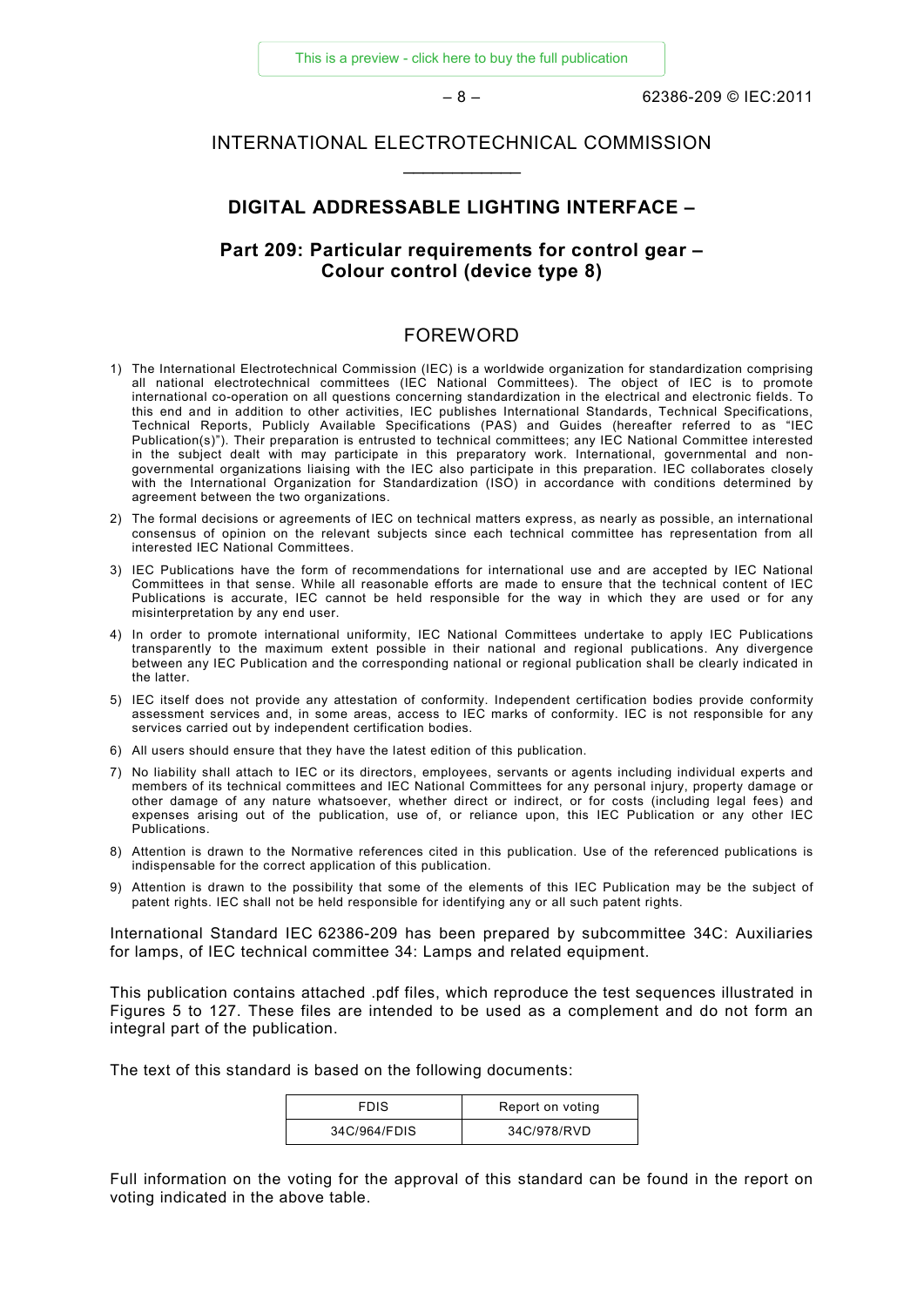$62386 - 209$  © IEC:2011 – 9 –

This publication has been drafted in accordance with the ISO/IEC Directives, Part 2.

This Part 209 is intended to be used in conjunction with IEC 62386-101 and IEC 62386-102, which contain general requirements for the relevant product type (control gear or control devices).

A list of all parts of the IEC 62386 series, under the general title *Digital addressable lighting interface*, can be found on the IEC website.

The committee has decided that the contents of this publication will remain unchanged until the stability date indicated on the IEC web site under "http://webstore.iec.ch" in the data related to the specific publication. At this date, the publication will be

- reconfirmed,
- withdrawn,
- replaced by a revised edition, or
- amended.

**IMPORTANT – The 'colour inside' logo on the cover page of this publication indicates that it contains colours which are considered to be useful for the correct understanding of its contents. Users should therefore print this document using a colour printer.**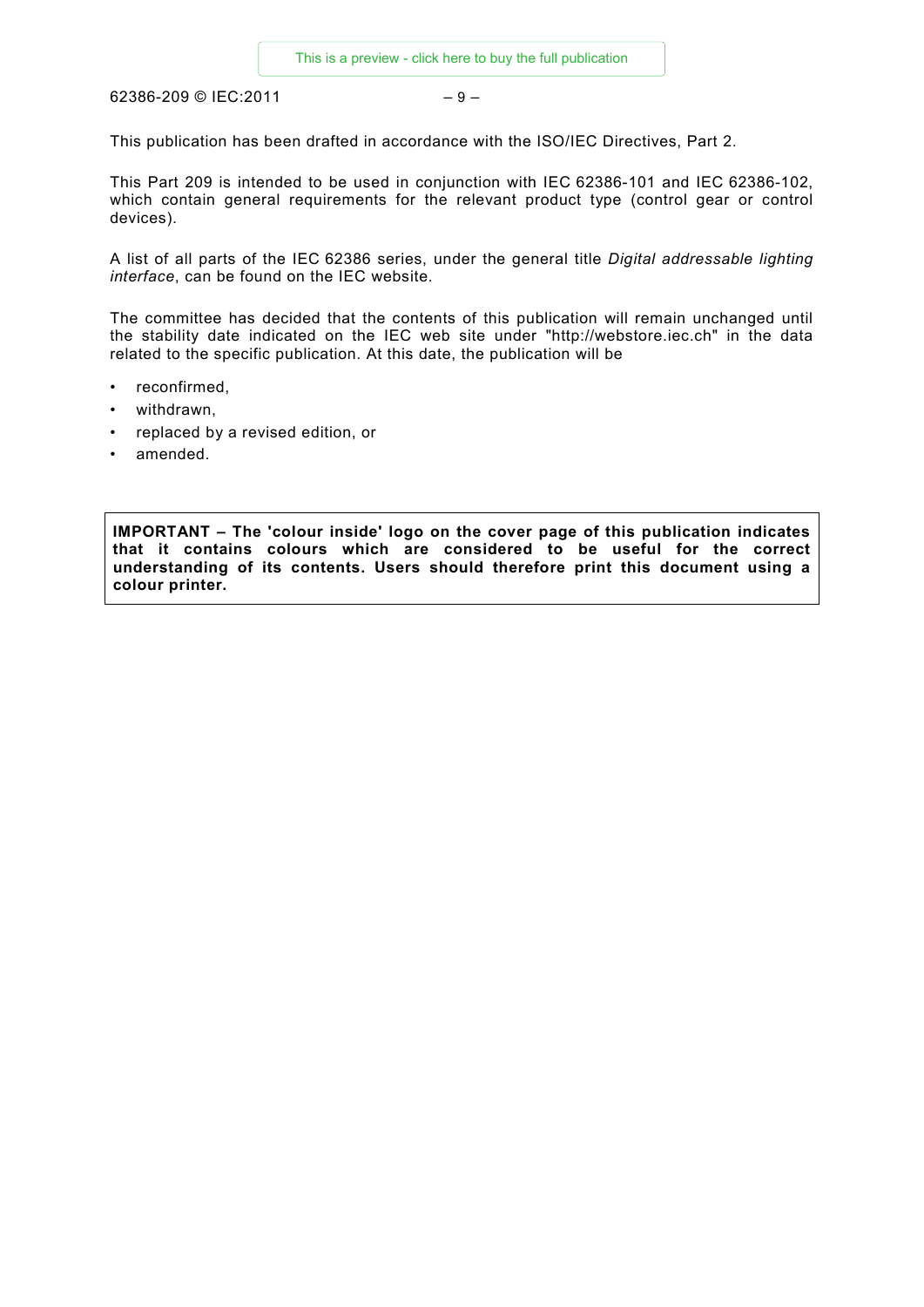$-10 - 62386 - 209$  © IFC:2011

# INTRODUCTION

This first edition of IEC 62386-209 is published in conjunction with IEC 62386-101 and IEC 62386-102. The division of IEC 62386 into separately published parts provides for ease of future amendments and revisions. Additional requirements will be added as and when a need for them is recognised.

This International Standard, and the other parts that make up the IEC 62386-200 series, in referring to any of the clauses of IEC 62386-101 or IEC 62386-102, specifies the extent to which such a clause is applicable and the order in which the tests are to be performed. The parts also include additional requirements, as necessary. All parts that make up the IEC 62386-200 series are self-contained and therefore do not include references to each other.

Where the requirements of any of the clauses of IEC 62386-101 or IEC 62386-102 are referred to in this International Standard by the sentence "The requirements of IEC 62386-1XX, clause 'n' apply", this sentence is to be interpreted as meaning that all requirements of the clause in question of Part 101 or Part 102 apply, except any which are inapplicable to the specific type of lamp control gear covered by Part 209.

All numbers used in this International Standard are decimal numbers unless otherwise noted. Hexadecimal numbers are given in the format 0xVV, where VV is the value. Binary numbers are given in the format XXXXXXXXb or in the format XXXX XXXX, where X is 0 or 1; 'x' in binary numbers means 'don't care'.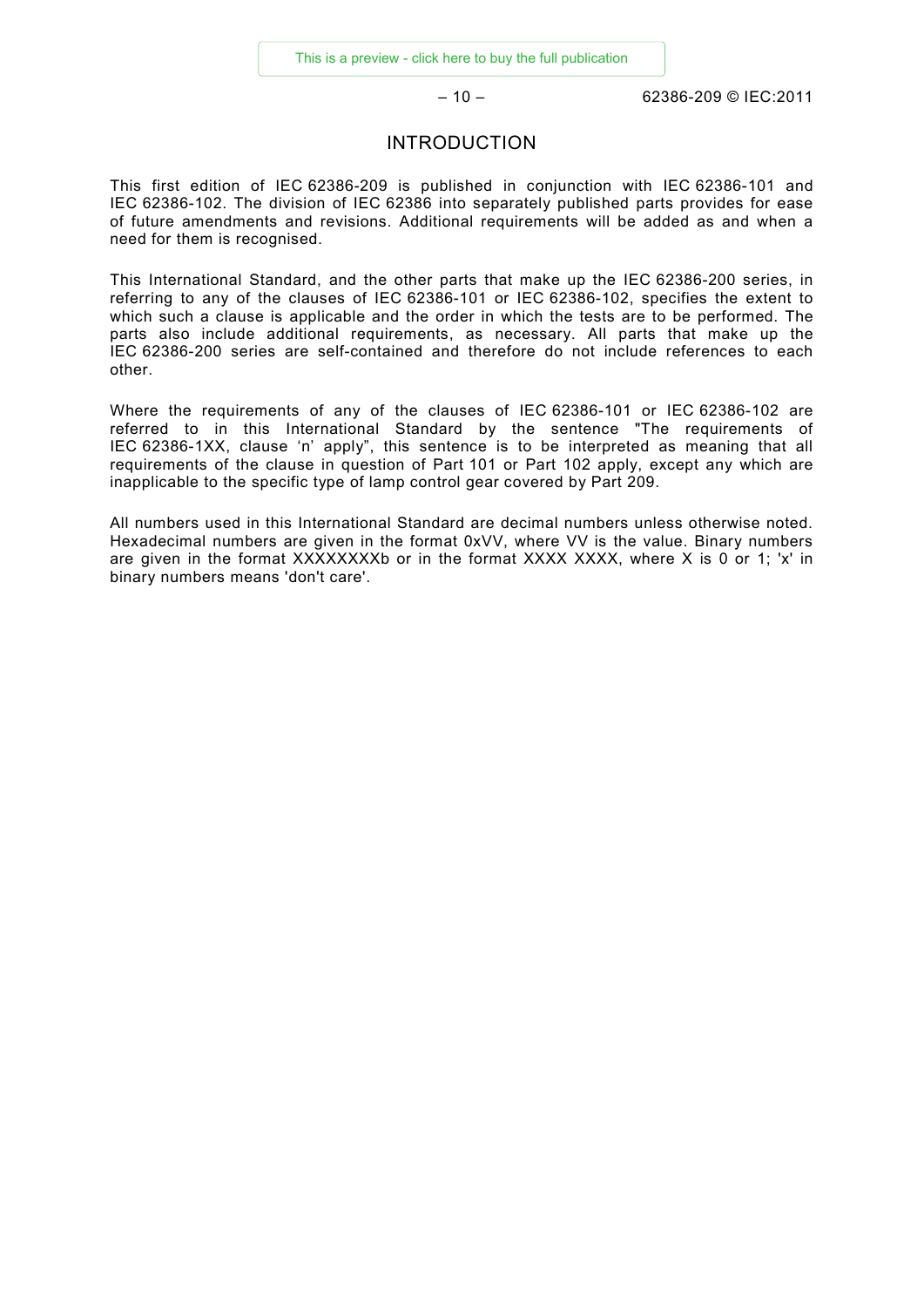$62386 - 209$  © IEC:2011 – 11 –

# **DIGITAL ADDRESSABLE LIGHTING INTERFACE –**

# **Part 209: Particular requirements for control gear – Colour control (device type 8)**

### **1 Scope**

This International Standard specifies a protocol and test procedures for the control by digital signals of electronic control gear that can change their light colour.

NOTE Tests in this standard are type tests. Requirements for testing individual control gear during production are not included.

# **2 Normative references**

The following referenced documents are indispensable for the application of this document. For dated references, only the edition cited applies. For undated references, the latest edition of the referenced document (including any amendments) applies.

IEC 62386-101:2009, *Digital addressable lighting interface – Part 101: General requirements – System*

IEC 62386-102:2009, *Digital addressable lighting interface – Part 102: General requirements – Control gear*

CIE (1932), *Commission internationale de l'Eclairage proceedings, 1931. [Cambridge](http://en.wikipedia.org/wiki/Cambridge_University_Press)  [University Press,](http://en.wikipedia.org/wiki/Cambridge_University_Press) Cambridge.*

CIE 17-4:1987, *International lighting vocabulary, ISBN 978 3 900734 07 7*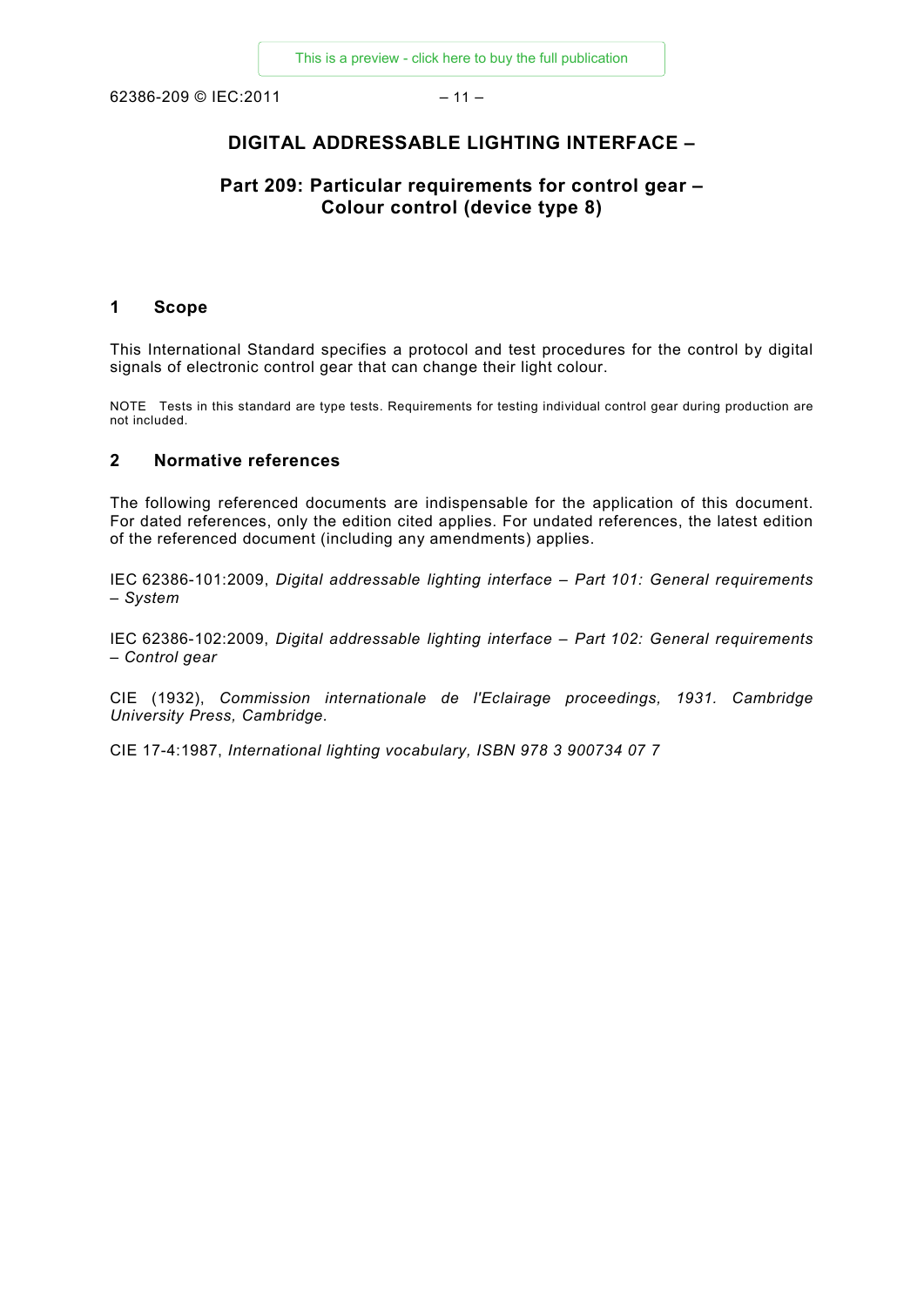– 202 – 62386-209 © CEI:2011

# SOMMAIRE

| 1 |            |       |                                                                               |  |
|---|------------|-------|-------------------------------------------------------------------------------|--|
| 2 |            |       |                                                                               |  |
| 3 |            |       |                                                                               |  |
| 4 |            |       |                                                                               |  |
|   | 4.4        |       |                                                                               |  |
|   |            | 4.4.1 |                                                                               |  |
|   |            | 4.4.2 |                                                                               |  |
|   |            | 4.4.3 |                                                                               |  |
|   |            | 4.4.4 |                                                                               |  |
|   |            | 4.4.5 |                                                                               |  |
| 5 |            |       |                                                                               |  |
| 6 |            |       |                                                                               |  |
| 7 |            |       |                                                                               |  |
| 8 |            |       |                                                                               |  |
| 9 |            |       |                                                                               |  |
|   | 9.1        |       | Courbe de gradation logarithmique, niveaux de puissance d'arc et précision217 |  |
|   |            | 9.1.1 | Rendement lumineux de la couleur par rapport au niveau de                     |  |
|   |            |       |                                                                               |  |
|   |            | 9.1.2 |                                                                               |  |
|   |            | 9.1.3 |                                                                               |  |
|   | 9.2        |       |                                                                               |  |
|   |            | 9.2.1 |                                                                               |  |
|   |            | 9.2.2 |                                                                               |  |
|   |            | 9.2.3 |                                                                               |  |
|   | 9.3        |       |                                                                               |  |
|   |            | 9.3.1 |                                                                               |  |
|   |            | 9.3.2 | Mémorisation de la couleur de défaillance du système 220                      |  |
|   |            | 9.3.3 |                                                                               |  |
|   | 9.4        |       |                                                                               |  |
|   | 9.5<br>9.6 |       |                                                                               |  |
|   | 9.9        |       | Transfert de données de 16 bits pour les commandes de contrôle                |  |
|   |            |       |                                                                               |  |
|   |            |       |                                                                               |  |
|   |            |       |                                                                               |  |
|   |            |       |                                                                               |  |
|   |            |       |                                                                               |  |
|   |            |       |                                                                               |  |
|   |            |       |                                                                               |  |
|   |            |       |                                                                               |  |
|   |            |       |                                                                               |  |
|   |            |       |                                                                               |  |
|   |            |       |                                                                               |  |
|   |            |       |                                                                               |  |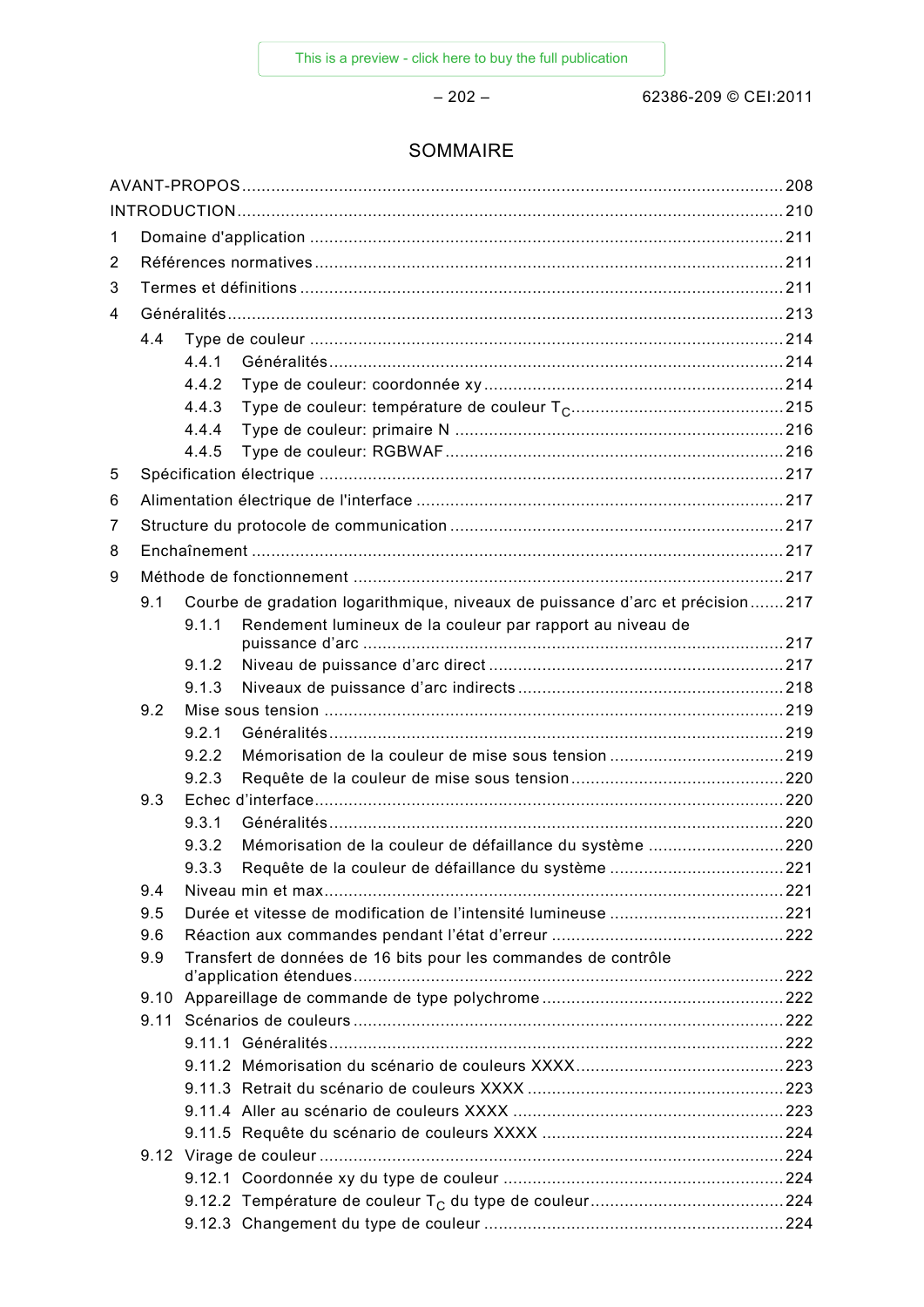62386-209 © CEI:2011 - 203 -

|    |      |  | 9.12.7 Reproduction des variables de consignation sur les variables          |  |
|----|------|--|------------------------------------------------------------------------------|--|
|    |      |  |                                                                              |  |
|    |      |  |                                                                              |  |
| 10 |      |  |                                                                              |  |
| 11 |      |  |                                                                              |  |
|    |      |  |                                                                              |  |
|    |      |  | 11.1.1 Commande de contrôle directe de la puissance d'arc 235                |  |
|    |      |  | 11.1.2 Commandes de contrôle indirectes de puissance d'arc235                |  |
|    |      |  |                                                                              |  |
|    |      |  |                                                                              |  |
|    |      |  |                                                                              |  |
|    |      |  |                                                                              |  |
|    |      |  |                                                                              |  |
|    |      |  |                                                                              |  |
|    |      |  | 11.3.2 Requêtes liées aux réglages des paramétres de puissance d'arc 237     |  |
|    |      |  | 11.3.3 Requêtes liées aux réglages des paramétres système237                 |  |
|    |      |  |                                                                              |  |
|    |      |  |                                                                              |  |
|    |      |  |                                                                              |  |
|    |      |  |                                                                              |  |
|    |      |  | 11.5.1 Résumé du répertoire de commandes d'application étendues248           |  |
|    |      |  | 11.5.2 Référence croisée entre la commande et le type de couleur 249         |  |
|    |      |  | 11.5.3 Tableau de références croisées entre la commande et les formats       |  |
|    |      |  |                                                                              |  |
|    |      |  |                                                                              |  |
|    |      |  |                                                                              |  |
|    |      |  | 12.2.1 Séquences d'essais 'General configuration commands'251                |  |
|    |      |  | 12.7 Séquences d'essais 'Application extended commands for device tvpe 8'    |  |
|    |      |  | ('Commandes d'application étendues pour le type de dispositif 8') 271        |  |
|    |      |  | 12.7.1 Séquences d'essais 'APPLICATION EXTENDED QUERY                        |  |
|    |      |  |                                                                              |  |
|    |      |  | 12.7.2 Séquences d'essais 'Application extended configuration commands'  288 |  |
|    |      |  |                                                                              |  |
|    |      |  | 12.7.4 Séquences d'essais 'Application extended control commands'            |  |
|    |      |  | 12.7.5 Séquences d'essais 'Standard application extended commands' 401       |  |
|    |      |  |                                                                              |  |
|    | 13.1 |  |                                                                              |  |
|    |      |  |                                                                              |  |
|    |      |  |                                                                              |  |
|    |      |  |                                                                              |  |
|    |      |  |                                                                              |  |
|    |      |  |                                                                              |  |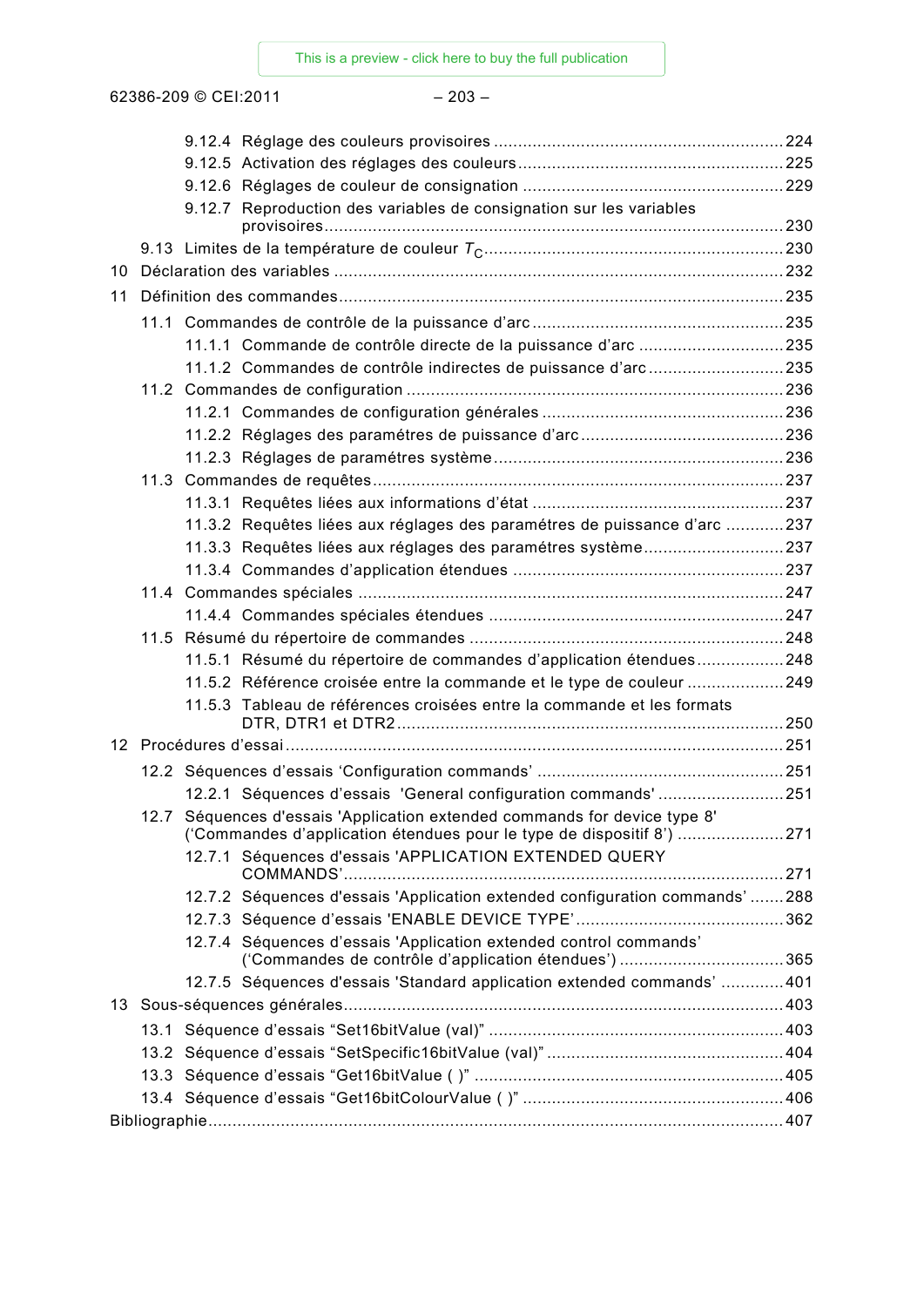# Figure 1 – Diagramme de chromaticité de l'espace de couleur CIE, 1931 Cambridge University Press.................................................................................................................. 215 Figure 2 – Ligne de corps noir ............................................................................................ 216 Figure 3 – Diagramme des températures de couleur ........................................................... 216 Figure 4 – Exemple de séquence de commandes de configuration d'application étendues............................................................................................................................. 241 Figure 5 – Séquence d'essais ''RESET'' ............................................................................. 252 Figure 6 – Séquence d'essais "testResetDefault (Colour Type)".......................................... 253 Figure 7 – Séquence d'essais "testReset\_xy" ..................................................................... 255 Figure 8 – Séquence d'essais "testReset\_Tc''..................................................................... 257 Figure 9 – Séquence d'essais "testReset\_PrimaryN'' .......................................................... 259 Figure 10 – Séquence d'essais "testReset\_RGBWAF''........................................................ 261 Figure 11 – Séquence d'essais "testResetNoChange\_xy''................................................... 262 Figure 12 – Séquence d'essais "testResetNoChange\_Tc'' .................................................. 264 Figure 13 – Séquence d'essais "testResetNoChange\_PrimaryN'' ........................................ 266 Figure 14 – Séquence d'essais "testResetNoChange\_RGBWAF'' ....................................... 267 Figure 15 – Séquence d'essais "testResetIndependentColourType'' ................................... 268 Figure 16 – Séquence d'essais "Save\_PrimaryN'' ............................................................... 269 Figure 17 – Séquence d'essais "Restore\_PrimaryN (xPrimary, yPrimary, TYPrimary)''........ 270 Figure 18 – Séquence d'essais "QUERY GEAR FEATURES/STATUS'' ............................... 271 Figure 19 – Séquence d'essais "QUERY COLOUR STATUS'' ............................................. 273 Figure 20 – Séquence d'essais "ActivateAndCheck (ColourType, curActive)"...................... 274 Figure 21 – Séquence d'essais "xyOutOfRangeCheck( )".................................................... 276 Figure 22 – Séquence d'essais "TcOutOfRangeCheck"....................................................... 277 Figure 23 – Séquence d'essais "CheckOnlyOneColourTypeActive" ..................................... 278 Figure 24 – Séquence d'essais "TcOutOfRangePhysWarmest" ........................................... 279 Figure 25 – Séquence d'essais"TcOutOfRangeCheckPhysCoolest" .................................... 280 Figure 26 – Séquence d'essais 'QUERY COLOUR TYPE FEATURES' ................................ 281 Figure 27 – Séquence d'essais 'QUERY COLOUR VALUE'................................................. 284 Figure 28 – Séquence d'essais "QUERY RGBWAF CONTROL" .......................................... 286 Figure 29 – Séquence d'essais "QUERY ASSIGNED COLOUR" ......................................... 287 Figure 30 – Séquence d'essais "STORE TY PRIMARY N"................................................... 289 Figure 31 – Séquence d'essais "CheckDTR2Behaviour8(nrPrim)" ....................................... 290 Figure 32 – Séquence d'essais "STORE xy-COORDINATE PRIMARY N"............................ 292 Figure 33 – Séquence d'essais "CheckDTR2Behaviour\_XY(nrPrim)" .................................. 294 Figure 34 – Séquence d'essais "STORE COLOUR TEMPERATURE Tc LIMIT" ................... 295 Figure 35 – Séquence d'essais "TcCheckDTR2Behaviour( )" .............................................. 296 Figure 36 – Séquence d'essais "TcSavePhysicalLimits" ...................................................... 297 Figure 37 – Séquence d'essais "TcRestorePhysicalLimits(phLimits)" .................................. 298 Figure 38 – Séquence d'essais "TcCheckLimits" ................................................................. 300 Figure 39 – Séquence d'essais "STORE GEAR FEATURES/STATUS"................................ 301 Figure 40 – Séquence d'essais "AUTOMATIC ACTIVATE" .................................................. 302 Figure 41 – Séquence d'essais "AutoActivate\_xy (min\_level, command, delay, expected\_level)" ................................................................................................................. 303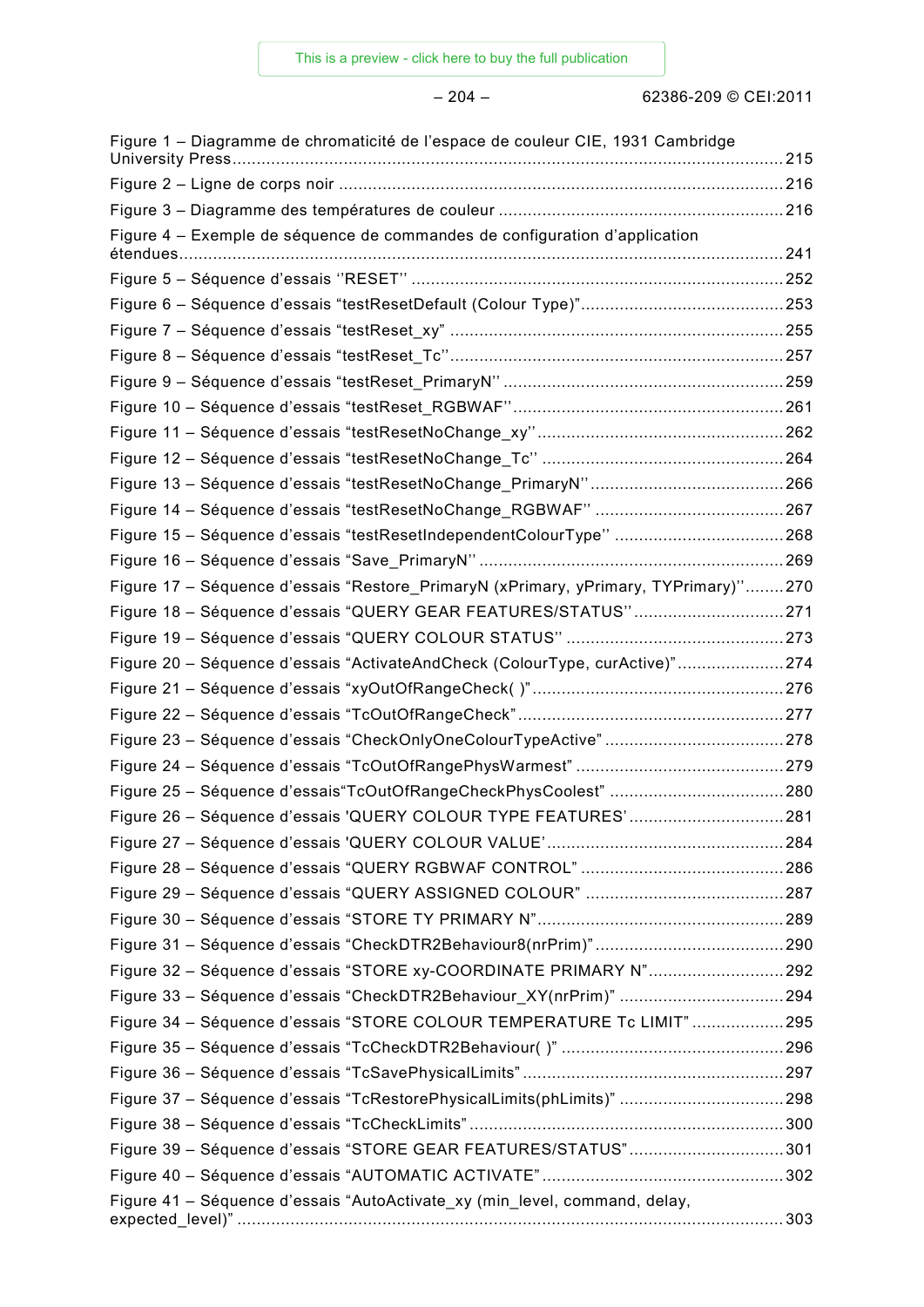62386-209 © CEI:2011 - 205 -

| Figure 42 - Séquence d'essais "NoAutoActivate_xy (min_level, command, delay,                                                             | 304  |
|------------------------------------------------------------------------------------------------------------------------------------------|------|
| Figure 43 - Séquence d'essais "AutoActivate_Tc (min_level, command, delay,                                                               | .305 |
| Figure 44 - Séquence d'essais "NoAutoActivate_Tc (min_level, command, delay,                                                             | 306  |
| Figure 45 - Séquence d'essais "AutoActivate_PrimaryN (min_level, command, delay,<br>expected_level)" …………………………………………………………………………………………… | 307  |
| Figure 46 - Séquence d'essais "NoAutoActivate PrimaryN (min level, command,                                                              | 308  |
| Figure 47 - Séquence d'essais "AutoActivate_RGBWAF (min_level, command, delay,                                                           | 309  |
| Figure 48 - Séquence d'essais "NoAutoActivate_RGBWAF (min_level, command,                                                                | 310  |
|                                                                                                                                          |      |
|                                                                                                                                          |      |
| Figure 51 - Séquence d'essais "Load_xy_Coordinate (point_x, point_y)"313                                                                 |      |
|                                                                                                                                          |      |
|                                                                                                                                          |      |
|                                                                                                                                          |      |
|                                                                                                                                          |      |
| Figure 56 - Séquence d'essais "findTwoValid_PrimaryN_Points ()" ………………………………318                                                          |      |
|                                                                                                                                          |      |
|                                                                                                                                          |      |
| Figure 59 - Séquence d'essais "findTwoValid_RGBWAF_Points ()" 321                                                                        |      |
|                                                                                                                                          |      |
|                                                                                                                                          |      |
|                                                                                                                                          |      |
| Figure 63 - Séquence d'essais "ASSIGN COLOUR TO LINKED CHANNEL"325                                                                       |      |
|                                                                                                                                          |      |
|                                                                                                                                          |      |
|                                                                                                                                          |      |
|                                                                                                                                          |      |
|                                                                                                                                          |      |
|                                                                                                                                          |      |
|                                                                                                                                          |      |
|                                                                                                                                          |      |
| Figure 72 - Séquence d'essais "PowerOnBehaviourMask_PrimaryN" 340                                                                        |      |
| Figure 73 - Séquence d'essais "PowerOnBehaviourMask_RGBWAF"342                                                                           |      |
|                                                                                                                                          |      |
|                                                                                                                                          |      |
|                                                                                                                                          |      |
| Figure 77 - Séquence d'essais "SystemFailureBehaviourPrimaryN"350                                                                        |      |
| Figure 78 - Séquence d'essais "SystemFailureBehaviour_RGBWAF"352                                                                         |      |
| Figure 79 - Séquence d'essais "SystemFailureBehaviourMask_xy" 353                                                                        |      |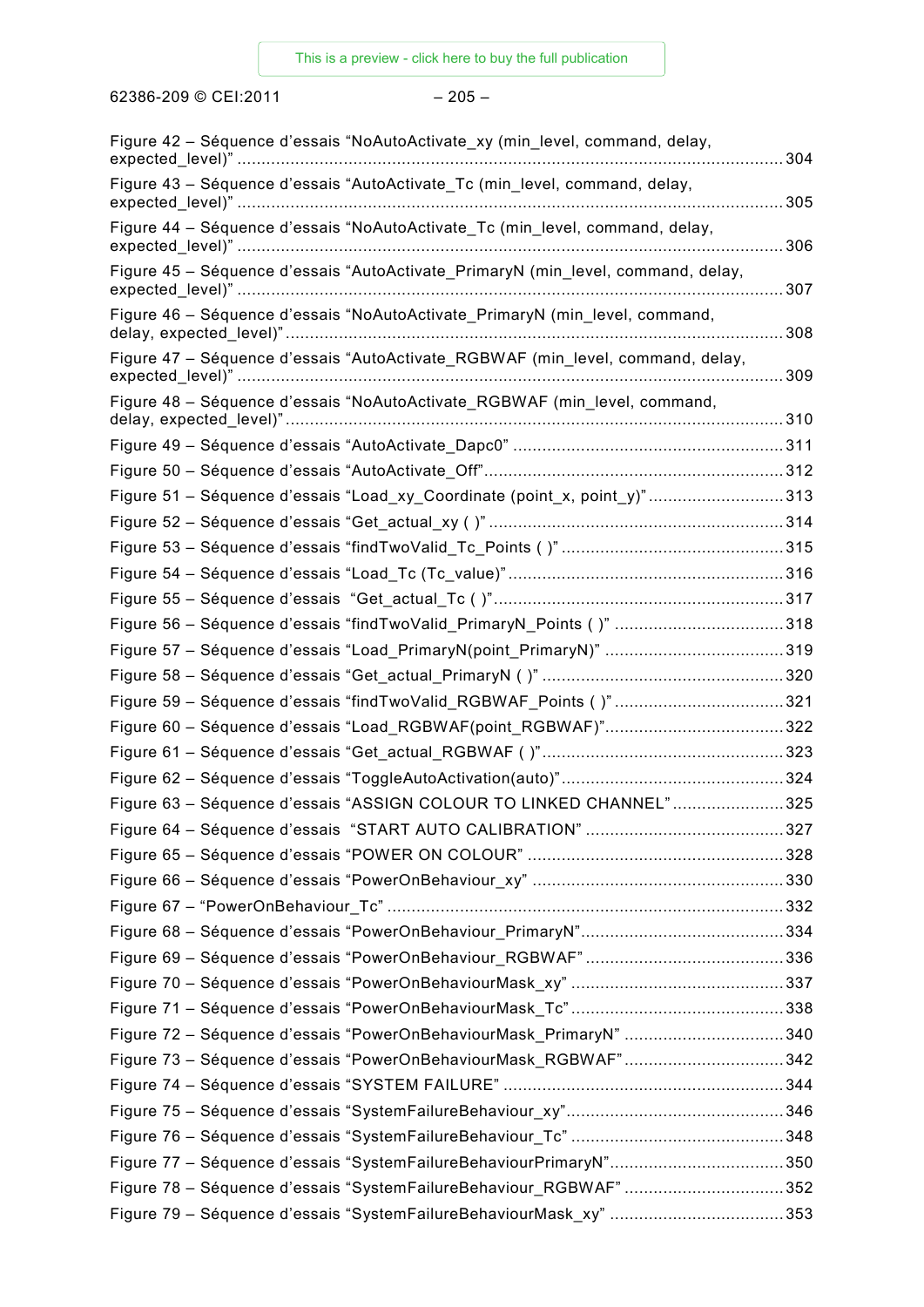| Figure 81 - Séquence d'essais "SystemFailureBehaviourMask_PrimaryN" 356             |  |
|-------------------------------------------------------------------------------------|--|
| Figure 82 - Séquence d'essais "SystemFailureBehaviourMask_RGBWAF"358                |  |
| Figure 83 - Séquence d'essais "STORE THE DTR AS SCENE XXXX/ GOTO SCENE              |  |
|                                                                                     |  |
| Figure 85 - Séquence d'essais "ENABLE DEVICE TYPE: Commandes d'application          |  |
| Figure 86 - Séquence d'essais "ENABLE DEVICE TYPE: Commandes de configuration       |  |
| Figure 87 - Séquence d'essais "SET TEMPORARY x-COORDINATE"365                       |  |
| Figure 88 - Séquence d'essais "SET TEMPORARY y-COORDINATE"366                       |  |
|                                                                                     |  |
| Figure 90 - Séquence d'essais "FindTwoValid_xy_Points (point1_x, point1_y,          |  |
| Figure 91 - Séquence d'essais "Goto_xy_Coordinate (Point_x, point_y)"369            |  |
|                                                                                     |  |
| Figure 93 - Séquence d'essais "ActivateColourType (Colour Type)" 371                |  |
|                                                                                     |  |
|                                                                                     |  |
|                                                                                     |  |
|                                                                                     |  |
| Figure 98 - Séquence d'essais "SET TEMPORARY COLOUR TEMPERATURE T <sub>C</sub> "377 |  |
|                                                                                     |  |
|                                                                                     |  |
| Figure 101 - Séquence d'essais "COLOUR TEMPERATURE T <sub>c</sub> STEP COOLER"380   |  |
| Figure 102 - Séquence d'essais "COLOUR TEMPERATURE T <sub>c</sub> STEP WARMER" 381  |  |
| Figure 103 - Séquence d'essais "SET TEMPORARY PRIMARY N DIMLEVEL"382                |  |
| Figure 104 - Séquence d'essais "CheckPrimaryNFadingBehaviour (nPrim)"383            |  |
| Figure 105 - Séquence d'essais "SET TEMPORARY RGB DIMLEVEL" 384                     |  |
|                                                                                     |  |
| Figure 107 - Séquence d'essais "SET TEMPORARY WAF DIMLEVEL" 386                     |  |
|                                                                                     |  |
|                                                                                     |  |
| Figure 110 - Séquence d'essais "Chan_Col_Control_ActivationTest (nrChan)"389        |  |
| Figure 111 - Séquence d'essais "Norm_Col_Control_ActivationTest ()"390              |  |
|                                                                                     |  |
| Figure 113 - Séquence d'essais "COPY REPORT TO TEMPORARY"392                        |  |
|                                                                                     |  |
|                                                                                     |  |
|                                                                                     |  |
|                                                                                     |  |
|                                                                                     |  |
|                                                                                     |  |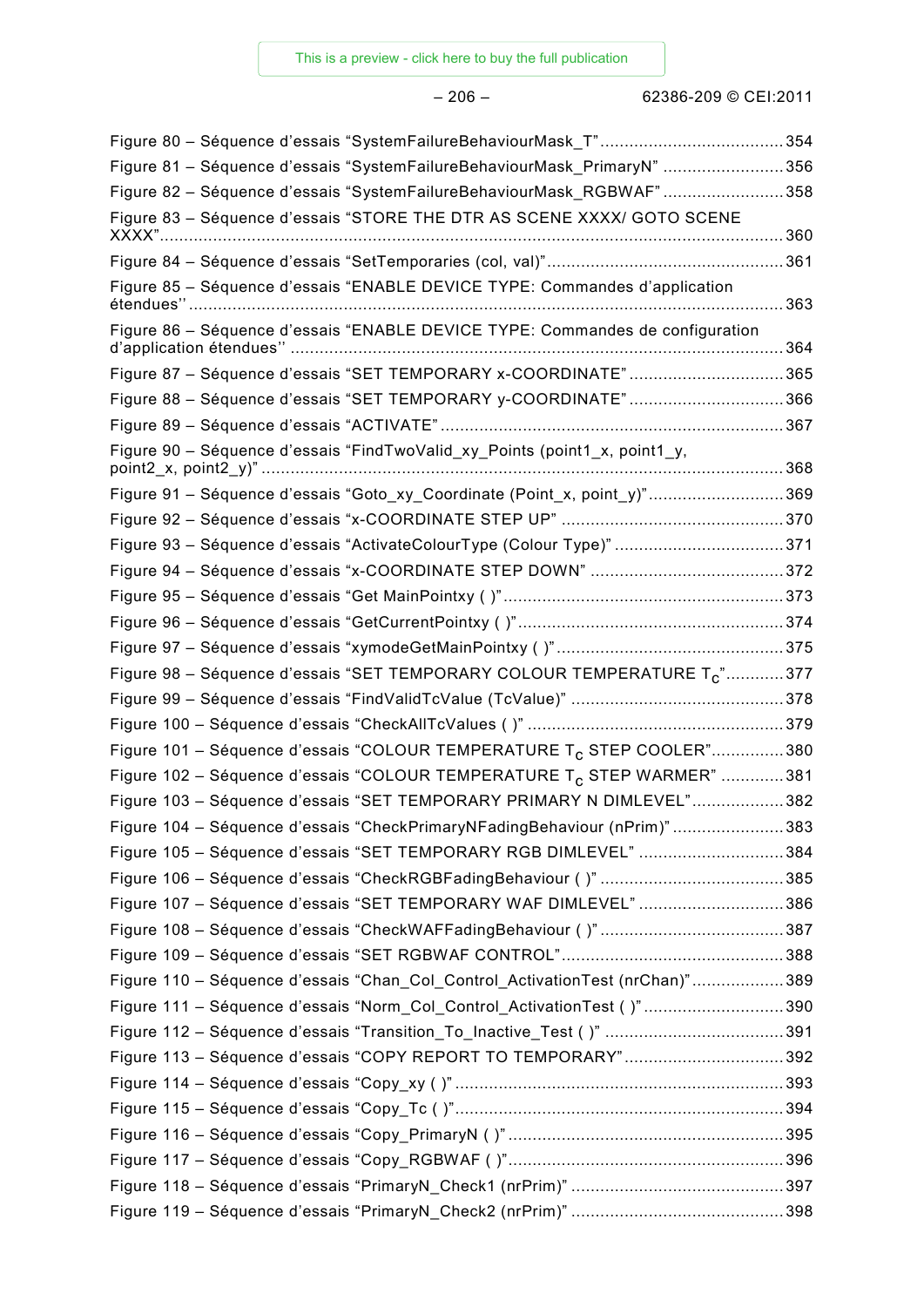62386-209 © CEI:2011 - 207 -

| Figure 122 - Séquence d'essais "QUERY EXTENDED VERSION NUMBER"401                                |      |
|--------------------------------------------------------------------------------------------------|------|
| Figure 123 - Séquence d'essais "RESERVED APPLICATION EXTENDED                                    |      |
|                                                                                                  |      |
|                                                                                                  |      |
|                                                                                                  |      |
|                                                                                                  |      |
|                                                                                                  |      |
|                                                                                                  |      |
|                                                                                                  |      |
|                                                                                                  |      |
|                                                                                                  |      |
| Tableau 5 - Réaction du système aux commandes DAPC et au TEMPORARY<br><b>COLOUR TYPE</b>         |      |
| Tableau 6 - Réaction du système aux commandes et au type de couleur 227                          |      |
|                                                                                                  |      |
|                                                                                                  |      |
|                                                                                                  |      |
|                                                                                                  |      |
|                                                                                                  |      |
|                                                                                                  |      |
| Tableau 13 – Résumé du répertoire de commandes d'application étendues248                         |      |
| Tableau 14 – Référence croisée entre la commande et le type de couleur 249                       |      |
| Tableau 15 - Référence croisée entre la commande et les formats DTR, DTR1 et<br>DTR <sub>2</sub> | 250  |
| Tableau 16 - Réponse de la commande à la séquence d'essais "QUERY COLOUR                         | .282 |
|                                                                                                  |      |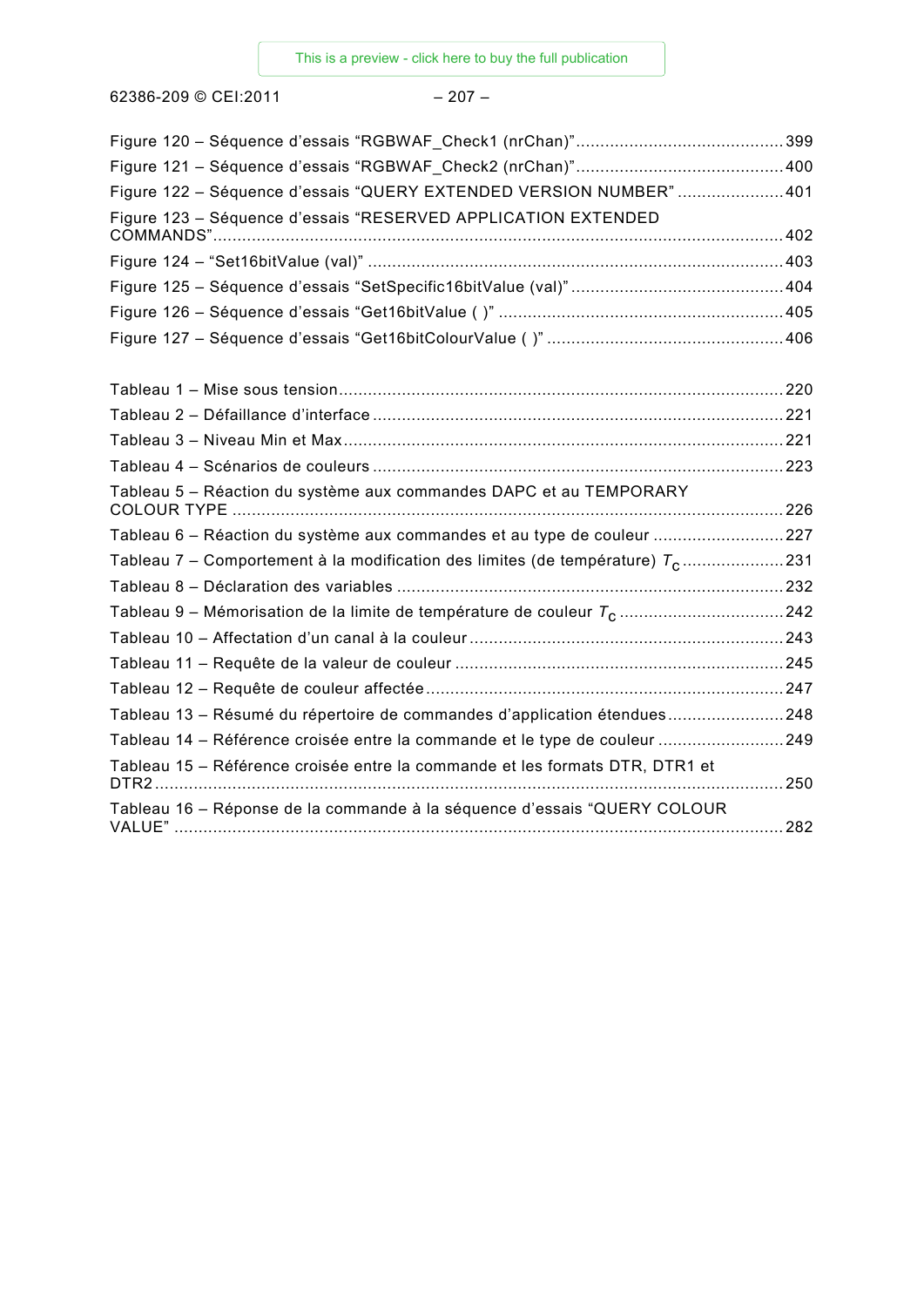# COMMISSION ÉLECTROTECHNIQUE INTERNATIONALE \_\_\_\_\_\_\_\_\_\_\_\_

# **INTERFACE D'ÉCLAIRAGE ADRESSABLE NUMÉRIQUE –**

# **Partie 209: Exigences particulières pour les appareillages de commande – Commande de la couleur (type de dispositif 8)**

## AVANT-PROPOS

- 1) La Commission Electrotechnique Internationale (CEI) est une organisation mondiale de normalisation composée de l'ensemble des comités électrotechniques nationaux (Comités nationaux de la CEI). La CEI a pour objet de favoriser la coopération internationale pour toutes les questions de normalisation dans les domaines de l'électricité et de l'électronique. A cet effet, la CEI – entre autres activités – publie des Normes internationales, des Spécifications techniques, des Rapports techniques, des Spécifications accessibles au public (PAS) et des Guides (ci-après dénommés "Publication(s) de la CEI"). Leur élaboration est confiée à des comités d'études, aux travaux desquels tout Comité national intéressé par le sujet traité peut participer. Les organisations internationales, gouvernementales et non gouvernementales, en liaison avec la CEI, participent également aux travaux. La CEI collabore étroitement avec l'Organisation Internationale de Normalisation (ISO), selon des conditions fixées par accord entre les deux organisations.
- 2) Les décisions ou accords officiels de la CEI concernant les questions techniques représentent, dans la mesure du possible, un accord international sur les sujets étudiés, étant donné que les Comités nationaux de la CEI intéressés sont représentés dans chaque comité d'études.
- 3) Les Publications de la CEI se présentent sous la forme de recommandations internationales et sont agréées comme telles par les Comités nationaux de la CEI. Tous les efforts raisonnables sont entrepris afin que la CEI s'assure de l'exactitude du contenu technique de ses publications; la CEI ne peut pas être tenue responsable de l'éventuelle mauvaise utilisation ou interprétation qui en est faite par un quelconque utilisateur final.
- 4) Dans le but d'encourager l'uniformité internationale, les Comités nationaux de la CEI s'engagent, dans toute la mesure possible, à appliquer de façon transparente les Publications de la CEI dans leurs publications nationales et régionales. Toutes divergences entre toutes Publications de la CEI et toutes publications nationales ou régionales correspondantes doivent être indiquées en termes clairs dans ces dernières.
- 5) La CEI elle-même ne fournit aucune attestation de conformité. Des organismes de certification indépendants fournissent des services d'évaluation de conformité et, dans certains secteurs, accèdent aux marques de conformité de la CEI. La CEI n'est responsable d'aucun des services effectués par les organismes de certification indépendants.
- 6) Tous les utilisateurs doivent s'assurer qu'ils sont en possession de la dernière édition de cette publication.
- 7) Aucune responsabilité ne doit être imputée à la CEI, à ses administrateurs, employés, auxiliaires ou mandataires, y compris ses experts particuliers et les membres de ses comités d'études et des Comités nationaux de la CEI, pour tout préjudice causé en cas de dommages corporels et matériels, ou de tout autre dommage de quelque nature que ce soit, directe ou indirecte, ou pour supporter les coûts (y compris les frais de justice) et les dépenses découlant de la publication ou de l'utilisation de cette Publication de la CEI ou de toute autre Publication de la CEI, ou au crédit qui lui est accordé.
- 8) L'attention est attirée sur les références normatives citées dans cette publication. L'utilisation de publications référencées est obligatoire pour une application correcte de la présente publication.
- 9) L'attention est attirée sur le fait que certains des éléments de la présente Publication de la CEI peuvent faire l'objet de droits de brevet. La CEI ne saurait être tenue pour responsable de ne pas avoir identifié de tels droits de brevets et de ne pas avoir signalé leur existence.

La norme internationale CEI 62386-209 a été établie par le sous-comité 34C: Appareils auxiliaires pour lampes, du comité d'études 34 de la CEI: Lampes et équipements associés.

La présente publication contient des fichiers joints de type .pdf qui reproduisent les séquences d'essais illustrées dans les Figures 5 à 127. Ces fichiers sont destinés à être utilisés comme complément et ne font pas partie intégrante de la publication.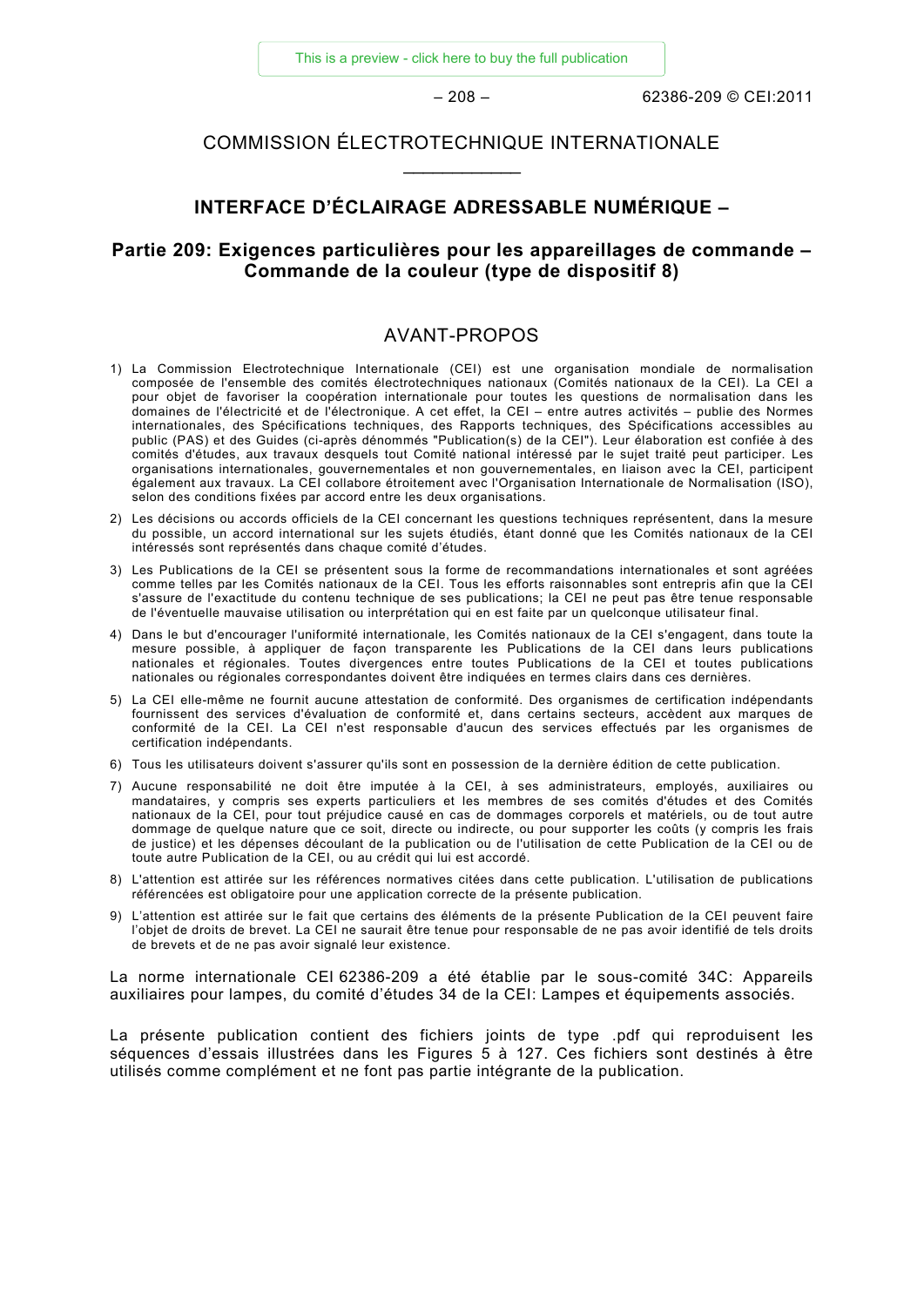$62386 - 209$  © CEI:2011 – 209 –

Le texte de cette norme est issu des documents suivants:

| <b>FDIS</b>  | Rapport de vote |
|--------------|-----------------|
| 34C/964/FDIS | 34C/978/RVD     |

Le rapport de vote indiqué dans le tableau ci-dessus donne toute information sur le vote ayant abouti à l'approbation de cette norme.

Cette publication a été rédigée selon les Directives ISO/CEI, Partie 2.

La présente partie 209 est destinée à être utilisée conjointement avec les CEI 62386-101 et CEI 62386-102, qui contiennent les exigences générales relatives au type de produit pertinent (appareillage ou dispositifs de commande).

Une liste de toutes les parties de la série CEI 62386, présentées sous le titre général *Interface d'éclairage adressable numérique,* est disponible sur le site web de la CEI.

Le comité a décidé que le contenu de cette publication ne sera pas modifié avant la date de stabilité indiquée sur le site web de la CEI sous "http://webstore.iec.ch" dans les données relatives à la publication recherchée. A cette date, la publication sera

- reconduite.
- supprimée.
- remplacée par une édition révisée, ou
- amendée.

**IMPORTANT – Le logo "colour inside" qui se trouve sur la page de couverture de cette publication indique qu'elle contient des couleurs qui sont considérées comme utiles à une bonne compréhension de son contenu. Les utilisateurs devraient, par conséquent, imprimer cette publication en utilisant une imprimante couleur.**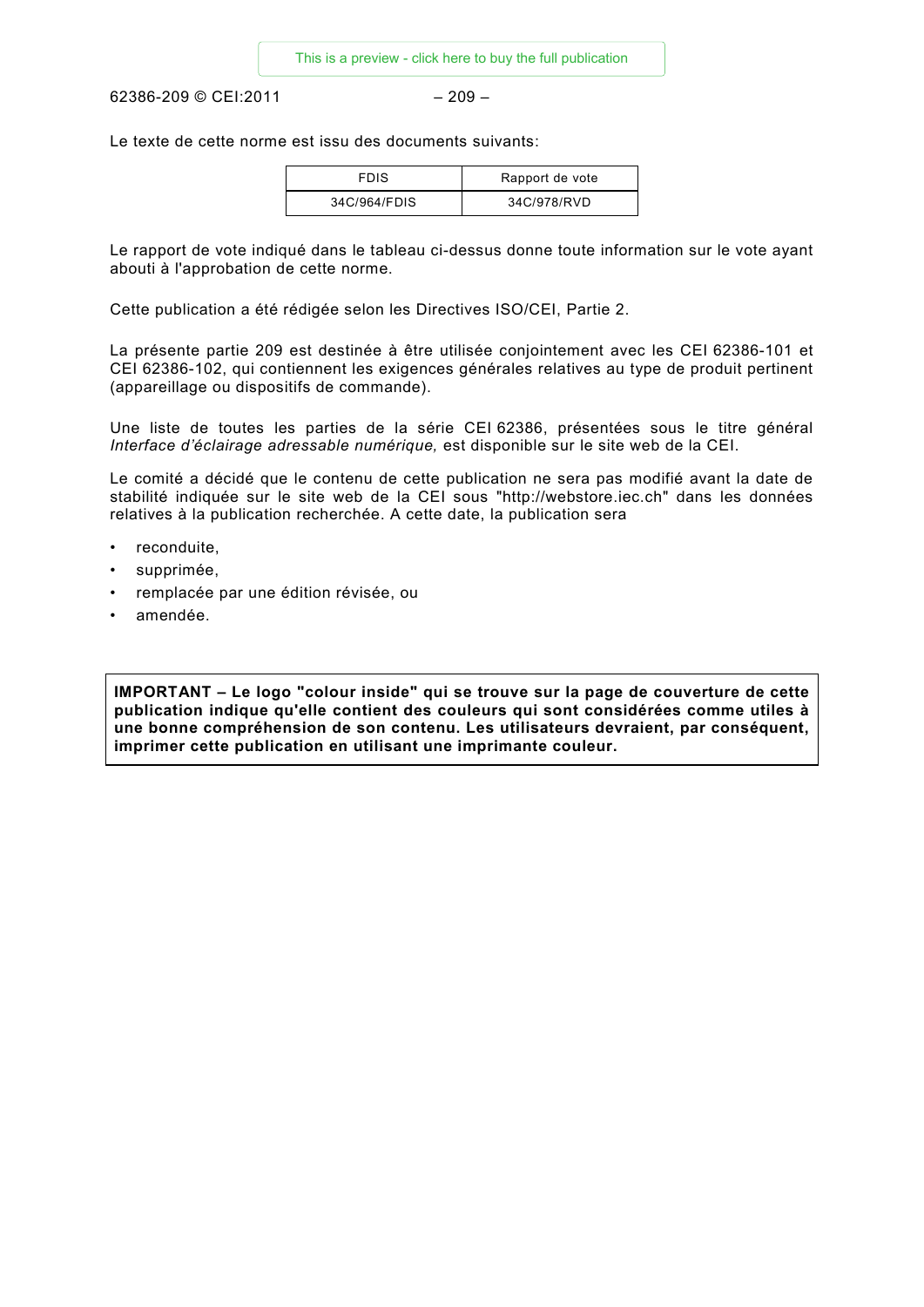$-210 - 62386 - 209$  © CEI:2011

# INTRODUCTION

La première édition de la CEI 62386-209 est publiée conjointement avec la CEI 62386-101 et la CEI 62386-102. La présentation de la CEI 62386 en parties publiées séparément facilitera les futurs modifications et révisions. Des exigences supplémentaires seront ajoutées si, et quand le besoin en sera reconnu.

La présente Norme internationale, et les autres parties qui composent la série CEI 62386-200, en faisant référence à un quelconque de la CEI 62386-101 ou de la CEI 62386-102, spécifient le domaine dans lequel cet article est applicable et l'ordre dans lequel les essais doivent être effectués. Les parties incluent également des exigences supplémentaires, si nécessaire. Toutes les parties composant la série CEI 62386-200 sont autonomes et par conséquent, ne contiennent pas de références les unes aux autres.

Quand les exigences d'un quelconque des articles de la CEI 62386-101 ou la CEI 62386-102 sont citées en référence dans la présente norme par la phrase « Les exigences de l'article « n » de la CEI 62386-1XX s'appliquent », cette phrase s'interprète comme signifiant que toutes les exigences de l'article en question de la Partie 101 ou la Partie 102 s'appliquent, excepté celles qui ne s'appliquent pas au type particulier d'appareillage de lampe traité par la Partie 209.

Tous les nombres utilisés dans la présente norme internationale sont des nombres décimaux, sauf indication contraire. Les nombres hexadécimaux sont donnés dans le format 0xVV, où VV est la valeur. Les nombres binaires sont donnés dans le format XXXXXXXXb ou dans le format XXXX XXXX, où X est 0 ou 1; "x" dans les nombres binaires signifie pour sa part "que la valeur n'a pas d'influence".